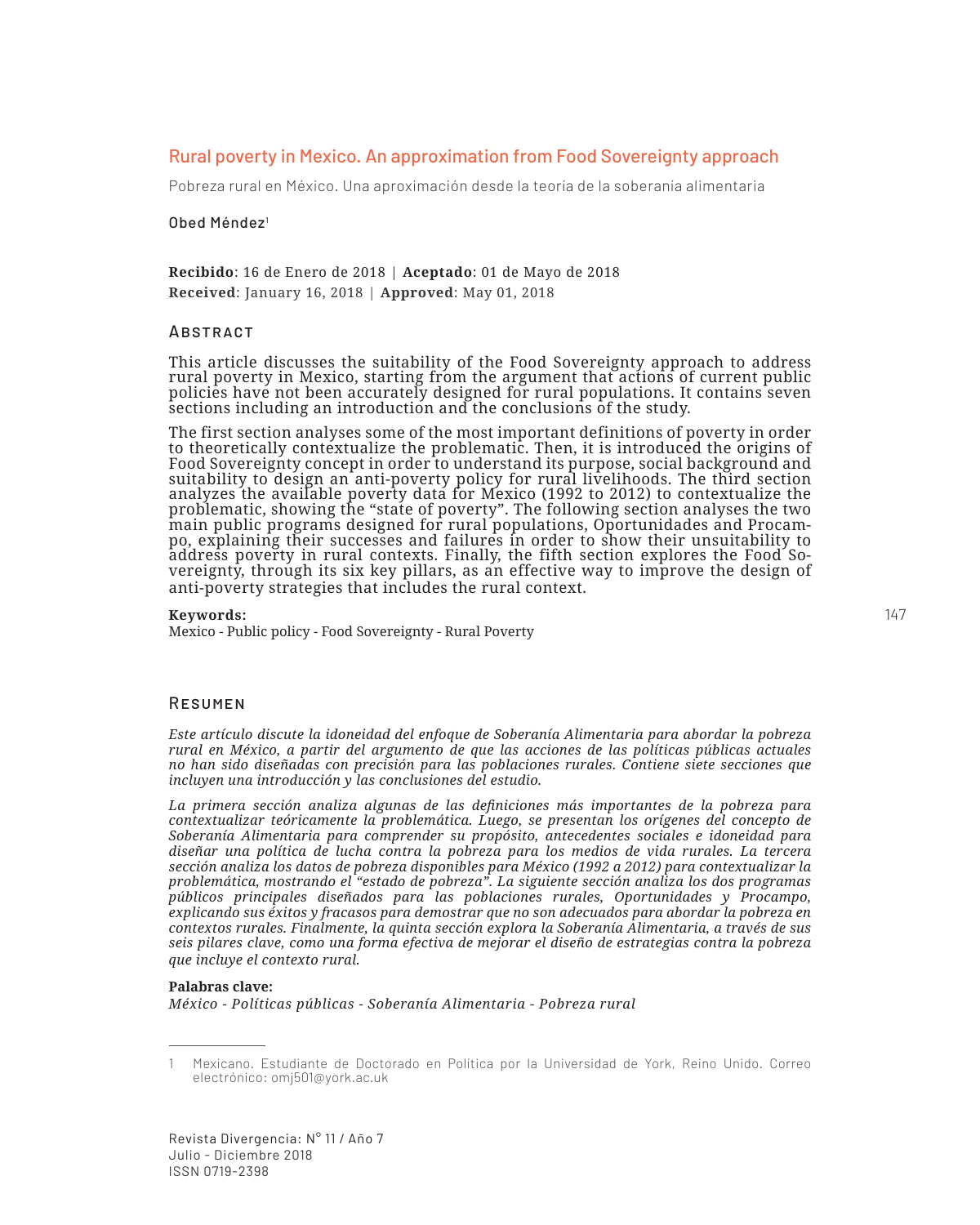## **INTRODUCTION**

The debate about defining poverty seems endless, but each approach has been useful to link the concept with some basic characteristics such as the lack of opportunities to generate autonomous income, including access to markets and financial services, and the failure of the state to cover basic needs. In the last decades, the efforts for eradicating poverty has been driven by "empowering" people, that is, providing them the appropriate tools for enhancing their agency capabilities to demand better public policies. The belief that the suitable provision of basic services such as education, health and nutrition, would permit poor people to establish a basic floor of capabilities in order to perform completely their citizenship. Nevertheless, while it was possible to improve the social needs rates in the cities, the levels of poverty reduction remain stagnant in rural societies.

According to FIDA (2010) despite the steady decline of the rates, in the so-called "developing world" around 3,100 million people still live in rural areas, this represents about 55 percent of the global population. Besides, it is widely believed that this group of population will reach its maximum peak in the following decades and then it will be exceeded by urban population.

The efforts for eradicating poverty have not had an important impact on rural societies. While during the period of 1990 - 2010 the prevalence of people living in extreme poverty has reduced by 50 percent, there are still 1,200 million people living under this problematic, and about 75 percent of this people -around 900 million people- lives in rural areas (FAO, 2014). This fact not only shows the failure of the "pro-poor" policies through the world, but also emphasize the necessity for a new approach to address poverty that includes actions for rural populations.

The rural poverty is narrowly linked to food insecurity and hunger. Due to its nature, livelihoods of rural population are commonly based on subsistence agriculture or small scale farming, and although there has been a boom in non-farm activities and self-employment, their incomes hardly cover their basic needs, including food (FIDA, 2010).

In México, the rural population decreased mainly as a result of rural-urban migration2 during the last decades. While among the years from 1950 to 1970, this group of population represented between 57 and 41 percent, respectively; during the nineties it dropped below 30 percent, and finally in the 2010, rural population reached 22 percent of the total population (INEGI, 2010). In other words, there are more than 26

<sup>2</sup> According to Gijón and Reyes, the phenomenon of migration began in the thirties decade as a result of strategies undertaken by population to tackle economic and social crisis in rural areas. This and further information can be found in their Desarrollo rural, migración internacional y escasez de mercados financieros en México. Trace [Online] 52 | 2007, 45-62. Available at http://trace.revues.org/581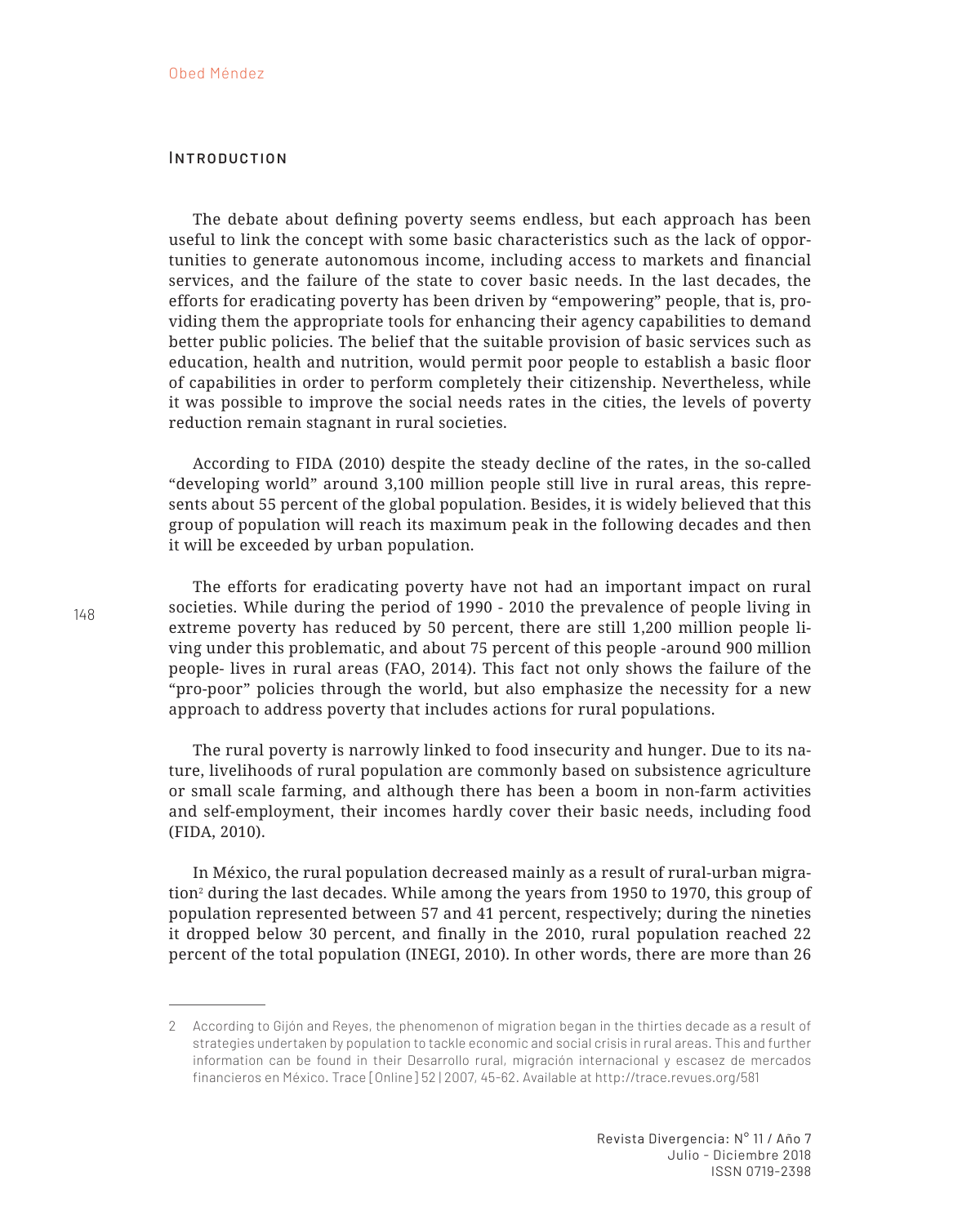million people living in rural areas in Mexico, and according to the National Council for Evaluation of Social Development Policy (CONEVAL), extreme poverty is more generalized here than in urban areas.

According to the Multidimensional Measurement of Poverty 20143 , there are more than 55 million poor people living in Mexico (two million more than in 2012), corresponding to 46.2 percent of the total population, from which around 17 million people live in rural areas, being equivalent to 61 percent of rural population (CONEVAL, 2015). That is to say that six out of ten people living in rural areas is poor, whilst in urban areas only four of every ten people live under this condition.

The fundamental difference between rural and urban poverty in Mexico lies in the access to basic services and the income structure. While urban populations have greater access to health, education, and social programs, rural populations have to find alternatives to deal with this condition, the most common is the subsistence agriculture. In other words, localities highly marginalized have not access to public programs, because its lack of social infrastructure.

The main program to address poverty in Mexico is *Oportunidades* -currently known as *Prospera*-, which has sought through improvements in health, nutrition and education levels to enhance the wellbeing of six million families<sup>4</sup> living in poor areas where exist minimum access to basic education and health services (DOF, 2014). This program has contributed to increase those indicators between 30 percent in the case of education and 35 percent in the assistance to health services, and has successfully diversified the diet of its beneficiaries (WB, 2010; 2014).

This program has contributed to increase those indicators between 30 percent in the case of education and 35 percent in the assistance to health services, and has successfully diversified the diet of its beneficiaries (WB, 2010; 2014).

However, these efforts have not been sufficient to eradicate poverty in the country. According to CONEVAL's data, the reduction of poverty levels has been stagnated during the period that *Oportunidades* has been implemented. From 1992 to 2014 the Poverty Income has practically the same levels, for instance, in 2014 the percentage of population living in poverty (20.6 percent) was similar than in 2002 (20 percent), or even in 1992, when 21.4 percent of Mexican population suffered from this condition (CONEVAL, 2015). There are a number of interpretations on this, including structural

<sup>3</sup> An individual lives under poverty if presents at least one of the following social deprivation established by CONEVAL: "current per capita income, average educational gap in the household, access to health services, access to social security, quality and spaces of the dwelling, access to basic services in the dwelling access to food, degree of social cohesion". More details can be found at: http://www.coneval.gob.mx/Medicion/ Paginas/Medici%C3%B3n/Que-es-la-medicion-multidimensional-de-la-pobreza-en.aspx

<sup>4</sup> This data represents a big improvement in the target population because in its beginnings, *Prospera*/ Oportunidades beneficed 150 thousand families.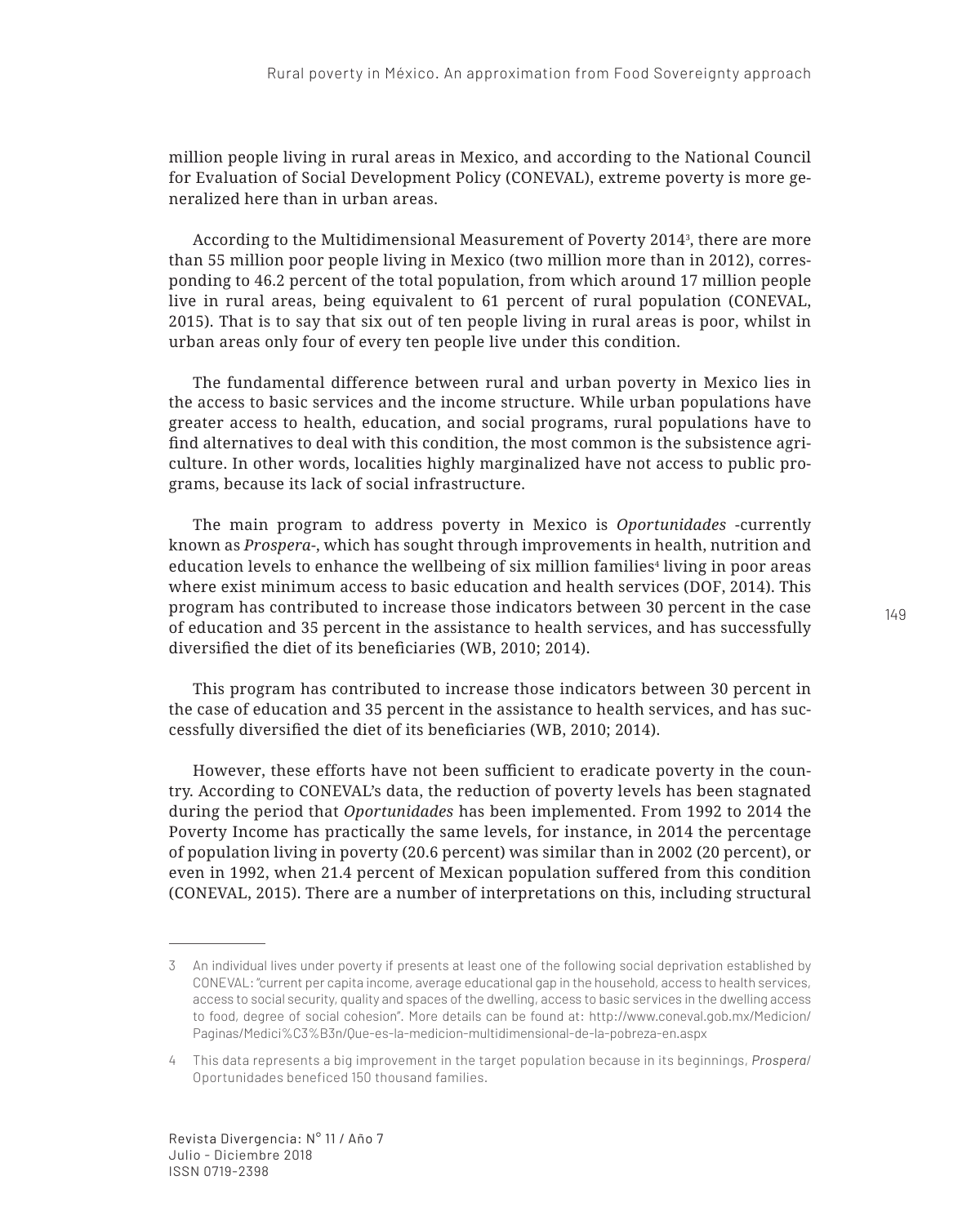factors which definitely affect the well-being of poor people but not show the entire problematic or institutional weakness that has not permitted an optimal performance of anti-poverty policies.

Mistaken decisions on public policies for farmers and small producers have been the cornerstone of the rural poverty in Mexico, according to Berdegué et al (2015). Moreover, the anti poverty policies have not been connected with productive activities, which has hampered the synergies between human capital and autonomous income generation. Additionally, the social policies have not been designed to work at long term, that is that they are usually "temporary, assistentialist and unrelated to the productive development" (Berdegué, et al, 2015: 6).

Besides, these policy decisions have not had the same impact on the population. Their efforts and resources have been concentrated in one sector, for example, while just 6.9 percent of public spending was directed to highly marginalized localities, industrial farmers receive more resources to encourage their competitiveness (Fox and Haight, 2010; Robles, 2012, 2014; Berdegué, et al, 2015). Also, despite that small scale producers are concentrated in the less developed states in the country (73 percent of the Productive Units are located in Southern Mexico), they do not receive support to complement their productive activities which could help them to reduce their risks and encourage their capabilities, in fact, according to some experts, from the total of resources that small scale producers received from the government in recent years, about 58 percent are labeled as a part of the "social component" (Robles, 2012, 2014; Berdegué et al, 2015: 7-8).

Consequently, while poverty is more generalized in rural areas, the "pro-poor" policies are not planned to eradicate this flagellum there. Their actions are basically designed to mitigate the collateral effects without offering a long-term solution. The lack of social infrastructure such as clinics or schools that are necessary to be beneficiary of some programs show the urban bias in public policies and offer a possible reason of this problematic. Therefore, better-planned strategies for the poor in rural areas that connect social and economic policies offer a possible solution.

In this sense, as a product of a wide social mobilization due to the disagreement with the mainstream production methods in the agricultural systems, the food sovereignty approach was finally introduced by *La Via Campesina* in 1996, offering a feasible perspective to design more inclusive policies for rural populations. In other words, the main goal of the food sovereignty is to achieve dignity and social justice not only in agricultural policy-making but also in the entire production chain through respect, organization and deliberation (La Via Campesina, 2008: 147-148). Its utility in the fight against poverty lies in its six key elements<sup>5</sup>: It focuses on food for people; Supports sustainable livelihoods; Compatible with the nature; Localize food systems; put the control locally; and Promotes knowledge and ancestral skills (Nyéléni, 2007).

<sup>5</sup> The synthesis report of The Forum for Food Sovereignty can be found at Nyéléni web page: http:// nyeleni.org/spip.php?article334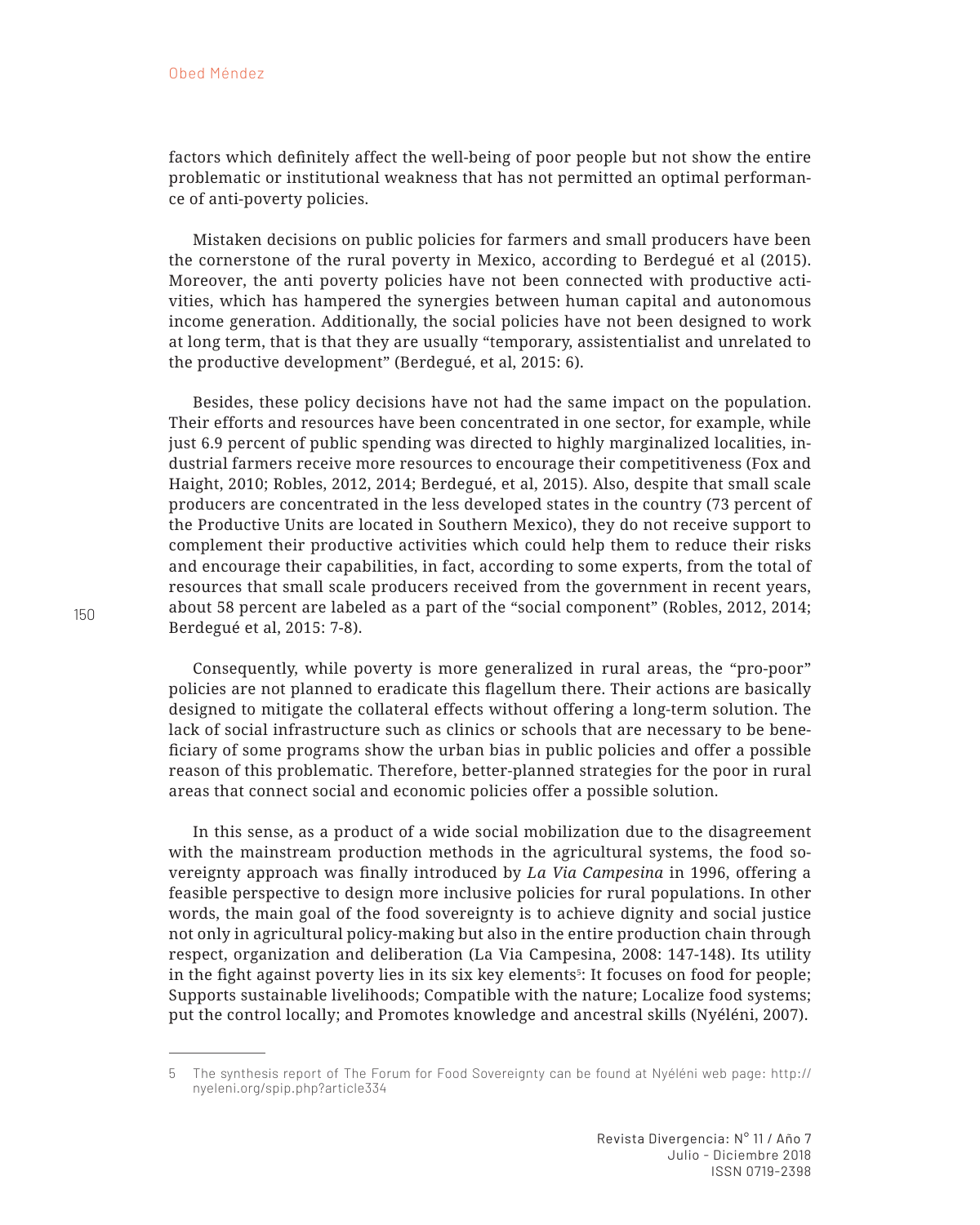Therefore, the food sovereignty approach might provide a complementary longterm strategy to address poverty in rural areas due to its inclusive nature, respect for the environment and economic fairness. Nevertheless, there are some limitations that this approach should resolve in order to be effective: a) the uncoordinated bureaucratic structures, which weaken the actions of public policy in general, and b) an excessive deliberative process which could increase the costs of the strategy.

## i. What does "poverty" mean? Understanding the conceptualization

The debate about what is poverty continues without consensus. However, this concept has been commonly related to the lack of opportunities in terms of income-earning and access to markets. Its meaning is also close to the so-called "state failure" in terms of its incapability to provide basic infrastructure to the entire population, which is more visible in rural territories but still perceptible in some urban areas. In this sense, poverty is also related to social deprivations such as the lack of access to health and education. In other words, it is an obstacle for people to fully exercise their citizenship.

The analysis of different approaches of poverty will help to better understand the specific circumstances in which anti-poverty strategies are based and the possible solutions to be taken to make them really effective. In this section, it will be analyzed some of the most important approaches of poverty, including its meaning and the way of measurement depending on each specific approach.

### a) Income

One of the most used approaches is the so-called *income poverty*. It is "based on household income and expenditure surveys", which has become in a quantitative method to analyze poverty (WB, 2001: 16)6. Some of its most important strengths lie in the fact that (1) "allows inferences about the conditions and evolution of poverty at the national level" due to the fact that it is based on "nationally representative samples"; and because (2) this approach permits to "obtain a broader picture of well-being and poverty, investigate the relationships among different dimensions of poverty, and test hypotheses on the likely impact of policy interventions"(WB, 2001: 16). That is to say that this method provides national representativity and helps to better understand the poverty determinants by measuring the amount of earned money and the quantity used for consumption.

<sup>6</sup> According to World Bank's approach, "consumption is conventionally viewed as the preferred welfare indicator, for practical reasons of reliability and because consumption is thought to better capture long-run welfare tan current income" (WB, 2001).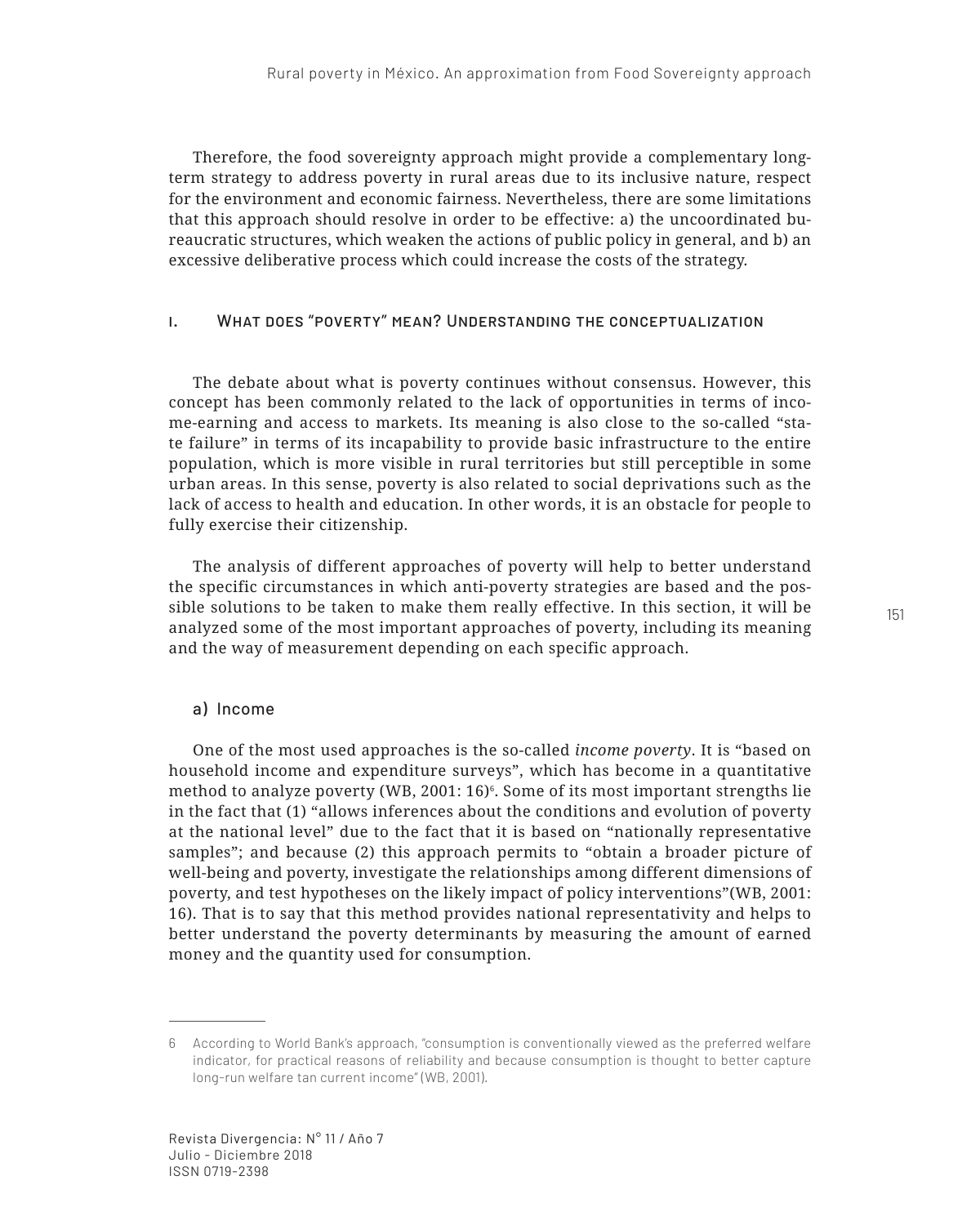Nevertheless, it is "not problem free". Although the poverty income approach provides a quantitative tool for analyzing this problematic among households, it presents at least two key inconsistencies. Firstly, this measure does not show the entire problem of poverty due to the fact that is not disaggregated by individuals, for example "it does not allow direct measurement of income or consumption poverty among women" (WB, 2001: 18). Secondly, the lack of standardization in the surveys<sup>7</sup>, make comparisons difficult among countries and its analysis is commonly based on a number of assumptions on the household behavior and the way that errors have to be taken (Dasgupta, 1995; WB, 2001: 17-18).

The *poverty line* has been institutionalized in the development studies through the world. It is related to "the critical cutoff in income or consumption below which an individual or household is determined to be poor" and "[it tests] for the ability to purchase a basket of commodities", this line has been useful for measuring poverty across the world(WB, 2001: 18).Over the years, the poverty line has been adjusted by using the World Bank's purchasing power parity (PPP), resulting in its beginnings in a line equal to \$1.08 US dollars and nowadays it was adjusted to \$1.9 US dollars in order to reflect the real purchasing power in the world's poorest countries (WB, 2001, 2016).

Calculating the percentage of population which lives under this situation is the most usual way of measure. Nevertheless, due to differences among countries in terms of the cost of some goods and the clear necessity of take into account the socioeconomic context, this line might not show faithfully the regional differences, for example those reflected between rural and urban areas (WB, 2001: 18). Moreover, policy makers have used these indicators for justifying anti-poverty programs which have not actually helped vulnerable people (WB, 2001: 18).

### b) Education and health

Another form for measuring poverty is the education and health method which are found commonly together in the analysis because is the easiest way to understand it; for instance, while "enrollments reduce poverty and mortality, […] basic health care increases enrollment and reduces poverty" (WB, 2001: 5). Over the years it has been widely used Mortality as a proxy for "consumption poverty and ill-being", the main reason is that these studies have found that "in the poorest areas one child out of every four born dies before the age of 12 months". Life expectancy is another useful data to calculate poverty through the years, however, its measure is not conducted directly, which could bring misinterpretations (WB, 2001: 18).

That is to say the data used for this kind of analysis are usually obtained through censuses made over long periods of time in which a possible repetition (grade

According to the World Bank (2001), some surveys ask respondents about their food spending habits on a monthly basis and others on a weekly basis.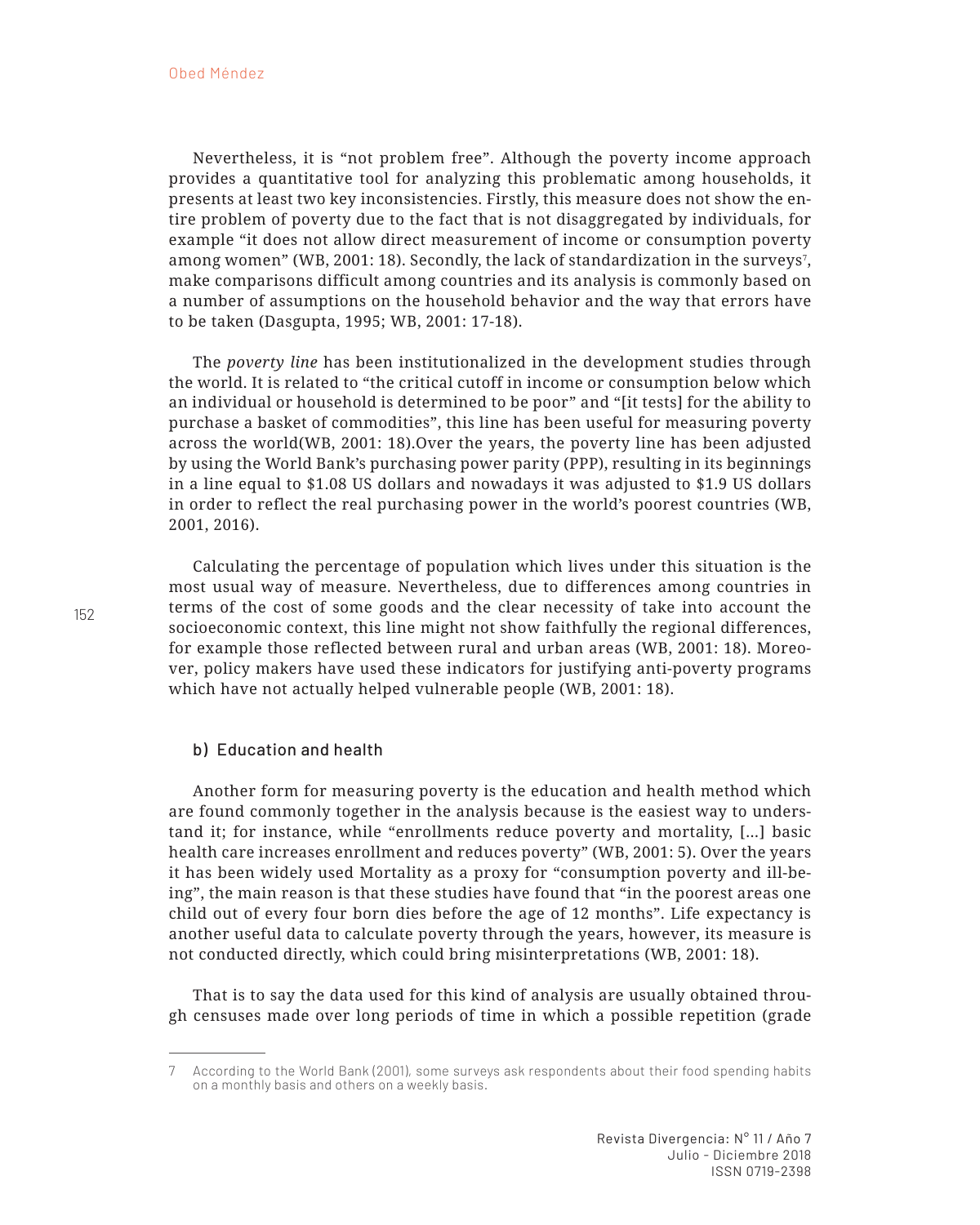repetition) in the system can emerge, giving to these indicators some grade of inconsistency for measuring poverty. Additionally, these indicators can be different among countries, periods of time, and data quality which make difficult a consistent poverty measurement.

In terms of education, enrolment rate is the most commonly used variable because school attendance is the closest indicator for measuring it. Nevertheless, they are low quality because they only represent a proxy and can be affected by grade repetitions, showing a completely distorted image of the education rates. Not to mention that there is insufficient worldwide data to allow comparison by region (WB, 2001: 18-19).

### c) Multidimensional measurement

The most remarkable strength of the Multidimensional Measurement is the fact that incorporates the social basic needs in its definition. This approach has brought to the debate the necessity of taking into consideration different variables depending on each context and it is being adopted in many countries and multilateral organizations through the world (WB, 2001: 19).

Among the most used approaches of this measurement are: a) the welfare function, which according to some authors, "includes various dimensions of well-being and defines poor people as all individuals below a specified minimum level of total welfare" (Tsui 1995, 1997; Bourguignon and Chakravarty 1998, as quoted in WB, 2001: 22). b) The composite index such as the human development index, which impose [arbitrarily, according to some studies] weights to every dimension of the welfare function (UNDP, 1999; Ravallion 1997, as quoted in WB, 2001: 22).c) Alternative aggregation rules, which gauges "who is poor in any one of the dimensions", its strength and weakness is closely related, while gauging more than just income, it can misinterpret the fact that even having a high income, it is poor for lack of any other dimension such as health or education (WB, 2001: 22).

The greatest weakness of this method lies in its arbitrary number of indicators for measuring poverty. There is no consensus about the most accurate way to establish who is poor, that is when someone is poor in any one of the dimensions or when it is poor in all of the dimensions. Also, the problem is that if an indicator improves, another could worsen, and in the final measurement only the average is reflected, or the data availability for making comparisons not only among people, but also between these and nonmarket elements (WB, 2001: 19, 22).

The best way to deal with some of its inconsistencies is having each final result (percentage and absolute value) for each dimension, that is "focus[ing] on deprivation in different dimensions, and in particular, on the multiple deprivations experienced by the income-poor" (WB, 2001: 19).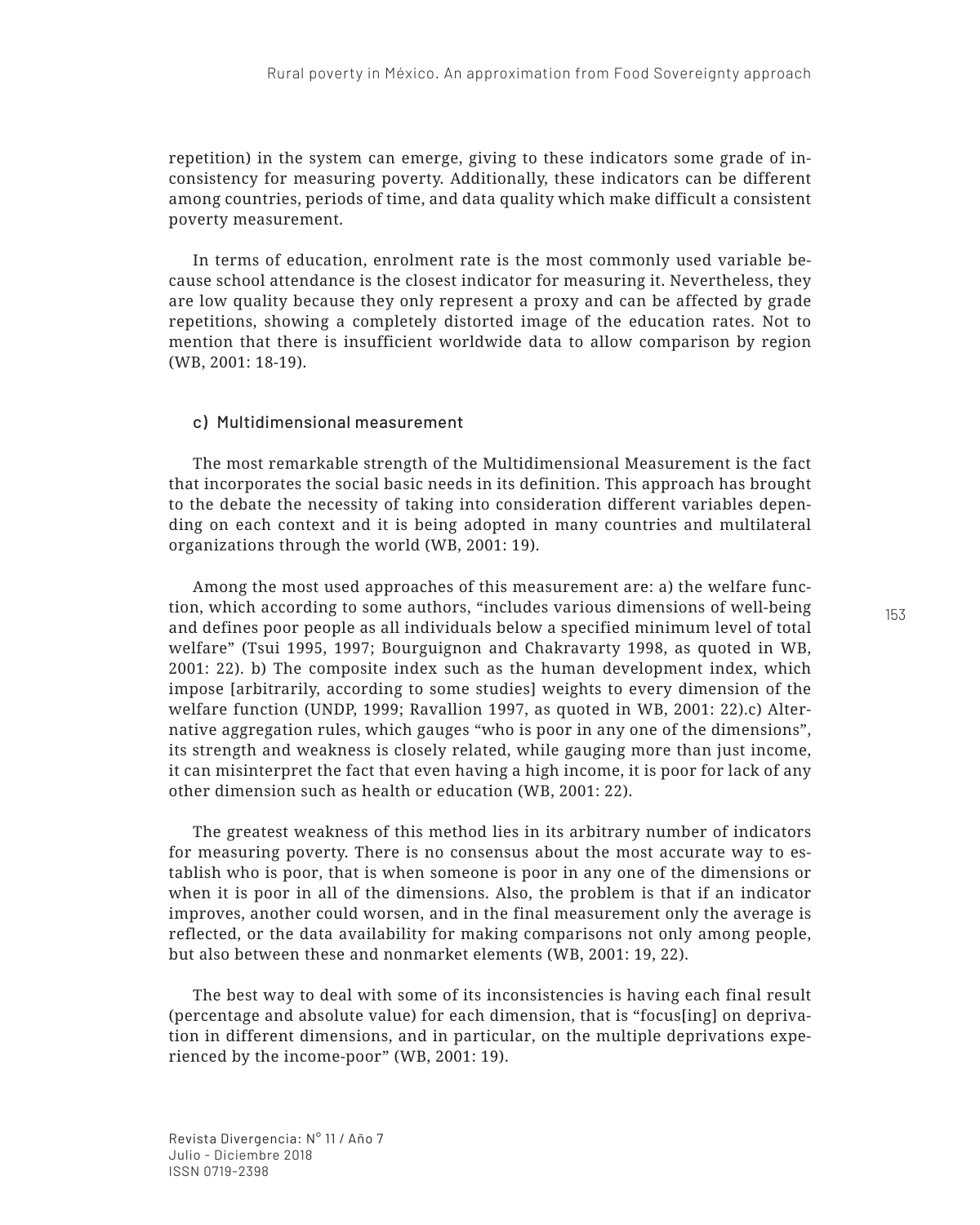## d) Vulnerability

This approach is related to the incapacity of people to face risks, for example, natural disasters, economic crises or chronic health problems. For its measurement, it is usually used a) physical assets, b) human capital, c) income diversification, d) links to network, e) participation in the formal safety net and, f) the access to credit markets. The first one assesses the individual's capacity to self-insurance, where the most important thing is not only "the value of the assets, but also their liquidity". The second indicator is closely related to the level of education that an individual has achieved and its capacity to manage risks. The income diversification is commonly used in rural contexts with nonfarm incomes due to the fact that their variation is lower than farm income, however they can be misleading because more diversification is "not necessarily less risky, […] this needs to be evaluated in the context of the household overall risk strategy" (WB, 2001: 20).

The links to networks refers to all types of social relation (social capital), such as those among groups of families, jobs and partnerships, and which "can be a source of transfers in cash or kind in the event of a calamity", depending on the trust degree. This can lead families to face more risks, however, there is few available information. The participation in the formal safety net reduces vulnerability throughout social security or different types of transfers. Finally, the access to credit markets measures vulnerability in terms of "consumption smoothing", that is balancing the spending and saving their living expenses (WB, 2001: 20).

The necessity to evaluate by measuring the same households in a number of years and then analyze the provided information, and the fact that "people's movement in and out of poverty are informative about vulnerability only after the fact", represent its biggest weaknesses (WB, 2001: 19; ILO, 2004).

Further discussions about the pertinence of having a suitable indicator to measure vulnerability have agreed that a single indicator based uniquely on household assets is not desirable, because could not show the real dimension of the problem, "the exposure to risk" (WB, 2001: 19). In other words, "a scenario with many small and one large fluctuation may yield the same coefficient of variation as a scenario with equal moderate fluctuations. Yet poor people are likely to be hurt more by the first scenario" (WB, 2001: 20).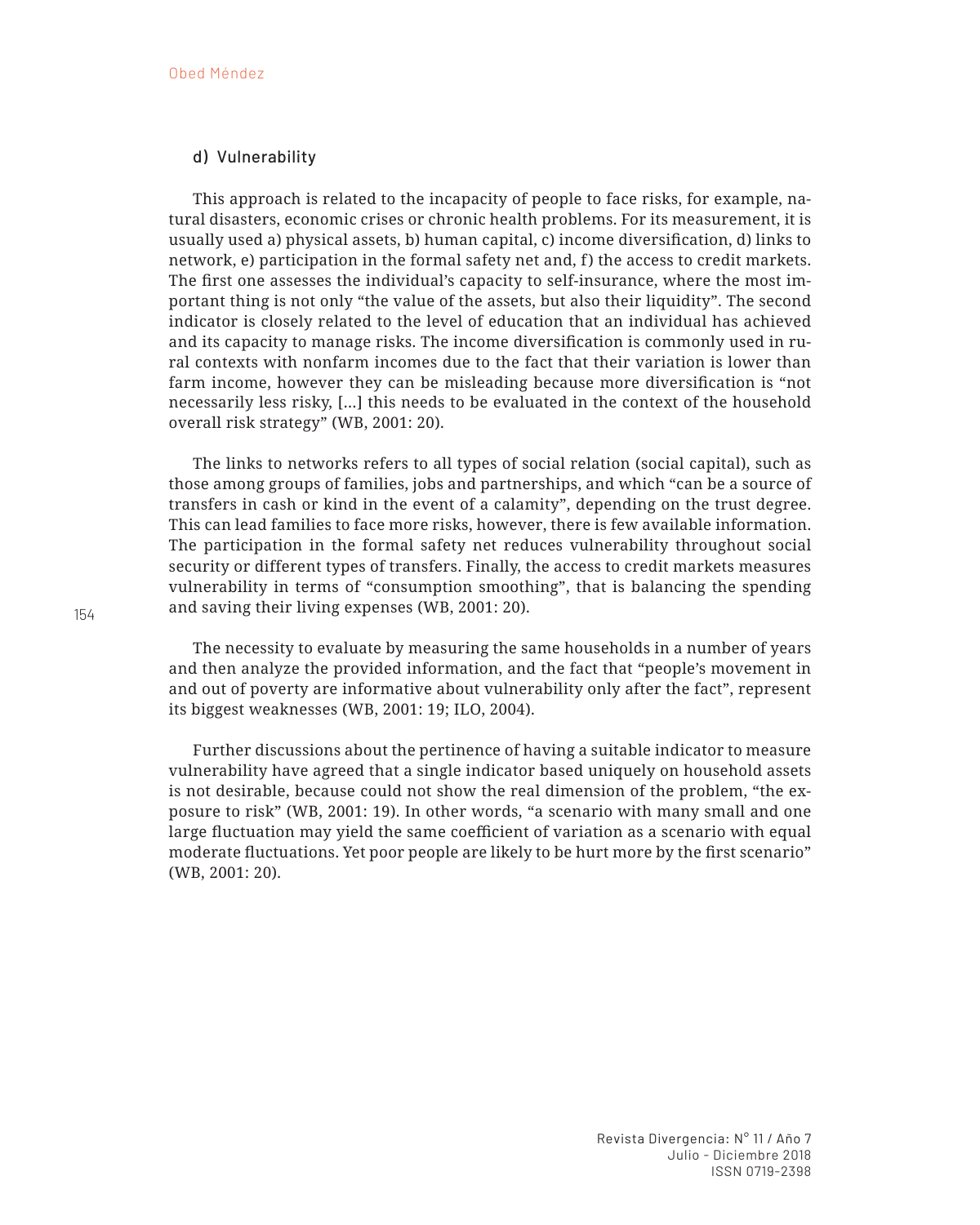### ii. Food Security, Food Sovereignty and the Human Right to Food: Undestanding the origins

### a) Human Right to Food

In the fight against hunger the international regulatory framework is provided by the Universal Declaration of Human Rights (UDHR)8 , where the human right to food was established and incorporated into the International Covenant on Economic, Social and Cultural Rights (ICESCR). The article 25th declares:

Everyone has the right to a standard of living adequate for their own health and wellbeing and that of their family, including food, clothing, housing and medical care and necessary social services, and the right to security in the event of unemployment, sickness, disability, widowhood, old age or other lack of livelihood in circumstances beyond their control (UN, 2016).

However, it was until the 90 decade, that an approach of human rights was implemented in the policies for combating hunger, during the so-called "third generation rights". The UDHR helped to spread the human rights approach and connecting them (Gordillo, 2013: 4).

Specifically, the right to food helps to guarantee life, dignity and enjoyment of other human rights. The Committee on Economic, Social and Cultural Rights (CESCR) adopted the General Comment No. 12, explaining the right to food in a holistic way, which implies an adequate provision of food and a minimum standard of quality, to achieve the dietary needs for every person andin accordance with their cultural values (CESCR, 1999), but emphasizes the normative content of article 11, paragraphs 1 and 2:

The right to adequate food is realized when every man, woman and child, alone or in community with others, have physical and economic access at all times to adequate food or means for its procurement. The right to adequate food shall therefore not be interpreted in a narrow or restrictive sense which equates it with a minimum package of calories, proteins and other specific nutrients. The right to adequate food will have to be realized progressively. However, States have a core obligation to take the necessary action to mitigate and alleviate hunger […] even in times of natural or other disasters (CESCR, 1999: 3).

Therefore, despite States are the main responsible for guaranteeingthe right to adequate food for their population, due to the fact that they are the signers, it was also declared that all members of society have a key role in the realization of this human right(CESCR, 1999). That is to say, it was recognized the nature of the obligations that States should have with their citizens and their role in the fight against from food poverty.

<sup>8</sup> According to the United Nations, the Universal Declaration of Human Rights (UDHR) "was proclaimed by the United Nations General Assembly in Paris on 10 December 1948 (General Assembly resolution 217) as a common standard of achievements for all peoples and all nations. It sets out, for the first time, fundamental human rights to be universally protected"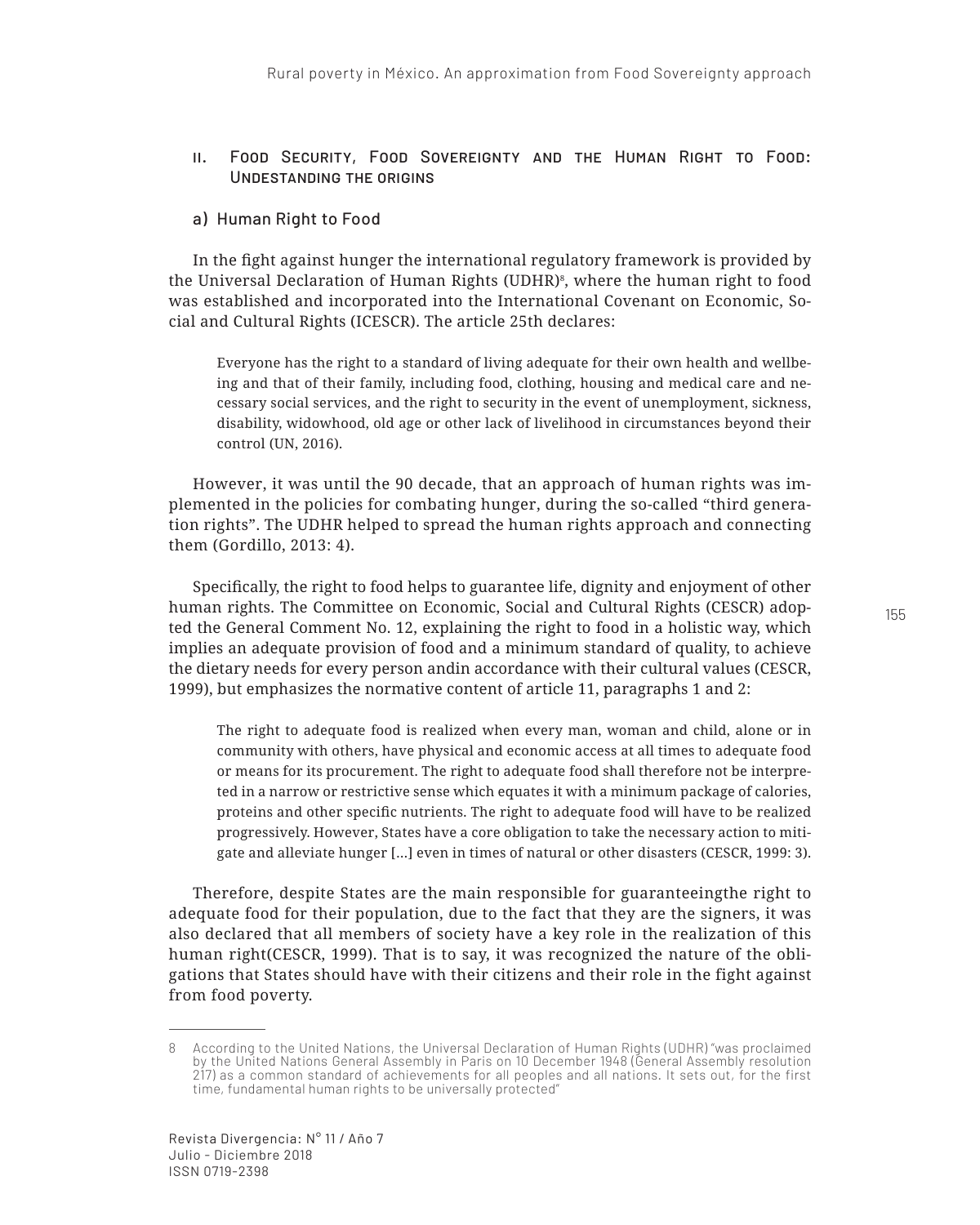### b) Food Security

The social mobilization that guided the fight against hunger, even before this had been established in the Universal Declaration of Human Rights has also been accompanied by several intergovernmental agreements. According to the World Food Conference held in 1974, "every man, woman and child has the inalienable right to be free from hunger and malnutrition in order to develop and maintain their physical and mental faculties", establishing the origins of the food security concept (FAO, 1996; Gordillo, 2013: 2).

Later on 1996, during the World Food Summit, the concept was clarified: "food security exists when all people, at all times, have a physical and economic access to sufficient, safe and nutritious food to meet their dietary needs and food preferences for an active and healthy life", and underlined the multidimensional nature of the concept: "the availability of food, access to food, the biological use of food and stability [of all elements over time]" (FAO, 2006; 2008). This definition was reinforced by the fact that it would be necessary that "a peaceful, stable and enabling political, social and economic environment is the essential foundation that will enable states to give adequate priority to food security and poverty eradication" (FAO, 1996), which reaffirmed the key role of the States by promoting socially inclusive and democratic values, as well as protecting all human rights.

Nowadays, its multidimensionality has been specified in the following dimensions: food availability, food access, utilization, and stability. The first one refers to "the availability of sufficient quantities of food of appropriate quality, supplied through domestic production or imports (including food aid)". The access is related to "the adequate resources (entitlements 9 ) for acquiring appropriate foods for a nutritious diet". The third one explains the importance of "an adequate diet, clean water, sanitation and health care to reach a state of nutritional well-being where all physiological needs are met". Finally, the stability is closely related to reduction of every kind of vulnerability that individuals, families, or population could face during their lifetime (FAO, 2006, 2011).Therefore, when all dimensions are covered it can say there is food security. In terms of power relations in the production chain and international trade, the food security is a neutral concept which has provided acceptance through governments in the world, but it has also been criticized by organizations of agricultural workers and small-scale producers (Gordillo, 2013).

<sup>9</sup> According to FAO (2006), "entitlements are defined as the set of all commodity bundles over which a person can establish command given the legal, political, economic and social arrangements of the community in which they live (including traditional rights such as access to common resources)."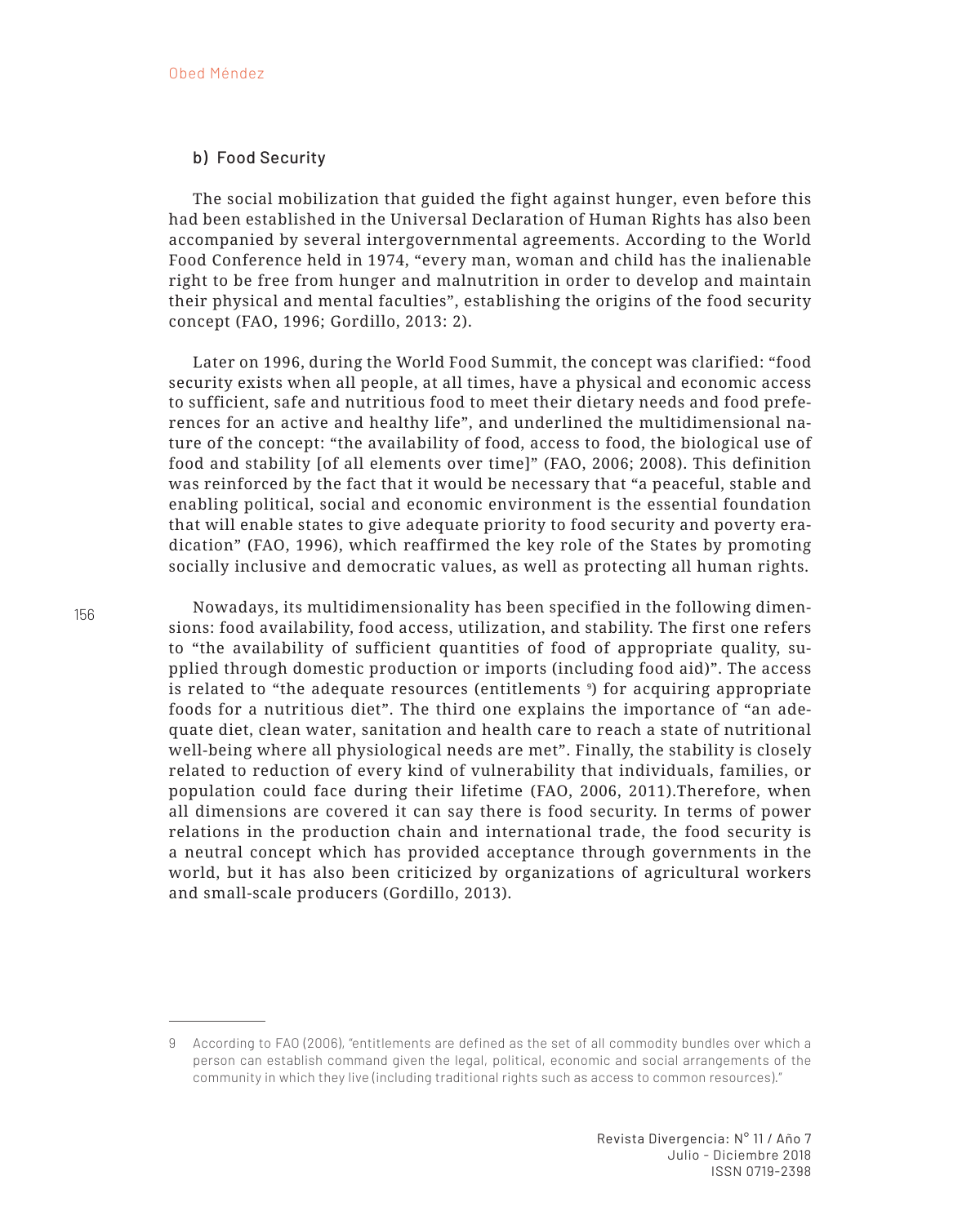# c) Food Sovereignty

As a result of a dissatisfaction with the concept of Food Security (due to its neutrality in terms of power relations) agreed by member states in the World Food Summit (WFS) in 1996<sup>10</sup>, different ONG's and OSC's presented the declaration "Benefits for some or food for all", in which were emphasized the necessity to consider the political economy of the food security in order to eradicate hunger and poverty through the globe (Gordillo, 2013: 3-4). That is, they identified the elements that weaken the accomplishment of the goals established in the WFS such as the lack of an approach based on human rights, a model mainly based on agribusiness, and the lack of a sustainable approach of the mainstream agricultural model (Gordillo, 2013: 3). This is, briefly, the background in which the food sovereignty approach was launched as a concept to combat hunger and poverty, by taking into consideration the political economy of the food system.

Therefore the concept of *Food Sovereignty* was established by "La Via Campesina"<sup>11</sup> in 1996 as:

[…]the right of the people to healthy and culturally appropriate food produced through sustainable methods and their right to define their own agricultural and food systems, [...] putting those who produce, distribute and consume at the heart of systems rather than markets or corporations (La Via Campesina, 2008: 147-148).

Additionally, the food sovereignty lies on six fundamental pillars that mutually complement each other<sup>12</sup>:

a) [It] focuses on food for people. b) Supports sustainable livelihoods. c) Localizes food systems. d) Puts the control locally. e) Promotes knowledge and ancestral skills and it is f) Compatible with the natural environment (Nyéléni, 2007).

Thus, this concept shows the policies against hunger in a "more socially responsible form" emphasizing the necessity to take into consideration the "asymmetry of power" among actors and scenarios involved into the food systems, highlighting the right to determine them more collaboratively, and proposing a more sustainable way to produce food from agricultural workers. In other words, the main goal of the food sovereignty is to achieve dignity and social justice not only in agricultural policy-making but also in the entire production chain through respect, organization and deliberation. In this document is analyzed its importance for designing more inclusive anti-poverty policies.

<sup>10</sup> More details on the World Food Summit can be found at http://www.fao.org/WFS/

<sup>11</sup> According to its webpage La Via Campesina is an "international movement that groups millions people interested in defending sustainable livelihoods to encourage social justice and dignity". Full information related to its work is available at: http://www.viacampesina.org/es/index.php/organizaciainmenu-44

<sup>12</sup> The synthesis report of The Forum for Food Sovereignty can be found at Nyéléni web page: http:// nyeleni.org/spip.php?article334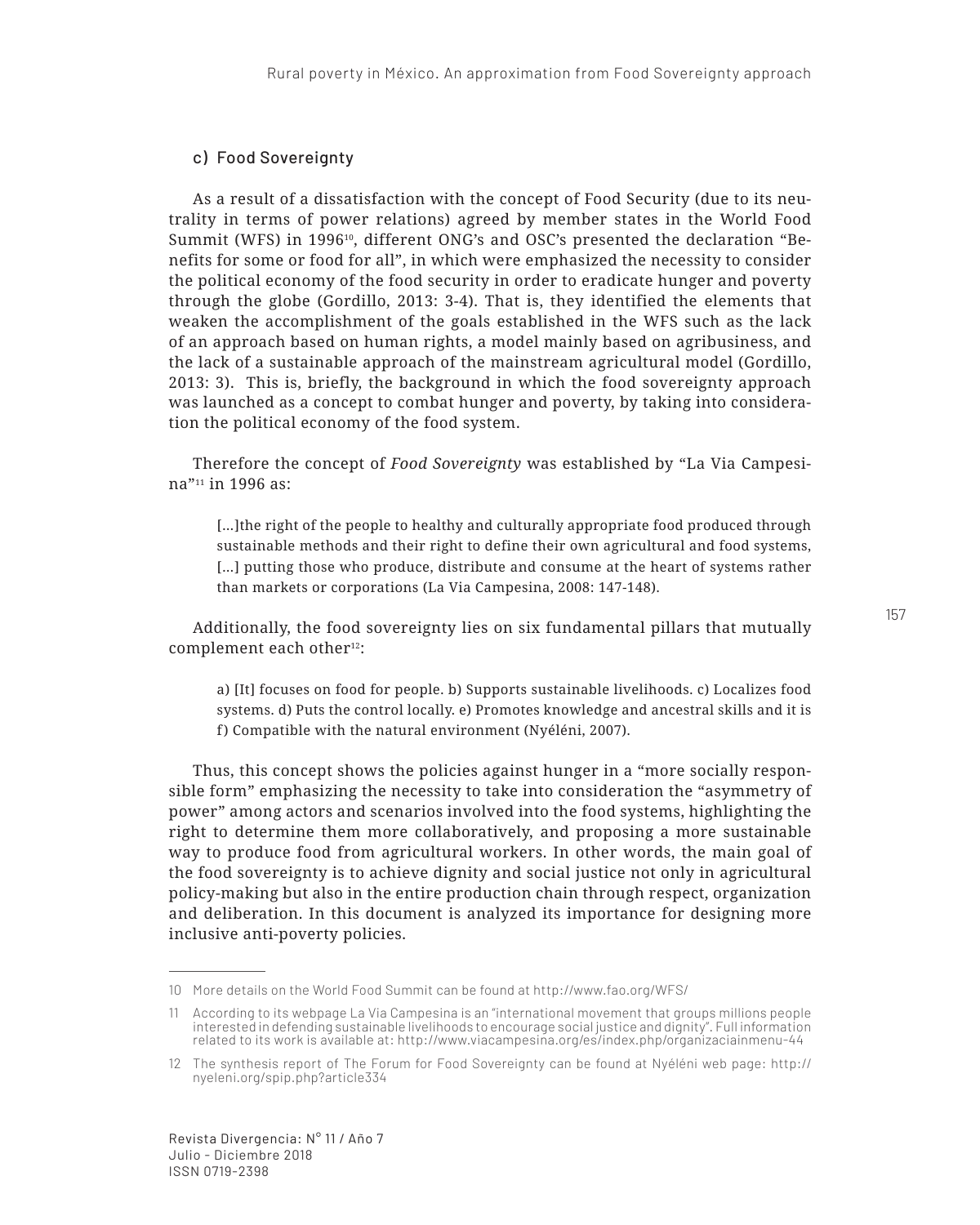### III. THE STATE OF POVERTY

The global trends show a constant decreasing in the number of people living in rural areas, according to IFAD (2010) the majority of rural population live in the so-called "developing world", and represent at least 55 percent of the global population, that is, 3,100 million people. In the case of Mexico, this phenomenon has a similar behaviour but it is mainly due to rural-urban migration. During 1950 and 1970, rural population went from 57 to 41 percent of the total population. While in the 90s, it decreased until represent 30 percent, for 2010 the National Population Census showed that this group reached 22 percent of the total (INEGI, 2010). That is to say that about 26 million people in Mexico still live in rural areas.

In previous sections it was argued that anti-poverty strategies have had some positive impact for urban populations, and in some extent have impacted in rural areas, but the progress has been not significant. An analysis of the available global data about poverty<sup>13</sup> shows that despite the efforts made to eradicate it between 1990 and 2010, the number of rural population living under this threshold represents 75 percent of the more than 1,200 million poor people in the world that is 900 million people (FAO, 2014). Therefore, these data support the idea of a failure in anti-poverty strategies to address rural poverty and claim for a new approach that reduces the gap between urban and rural populations by improving the well-being of rural population. Mexico is not an exception to this scenario.

### a) Multidimensional Poverty in Mexico

Since 2008, the CONEVAL is measuring the multidimensional poverty in Mexico every two years with available data taken from the Socio-economic Conditions Module of the National Survey of Income and Expenditure of the Households (MCS-ENIGH) provided by the National Institute of Statistics and Geography (INEGI). The measurement, according to the 36th article of the General Law of Social Development (LGDS) has to take into consideration the social rights and the economic well-being:

the CONEVAL should establish the guidelines and criteria to define the definition, identification and measurement of poverty in Mexico, taking into account at least the following indicators: current income per capita, average education lag in the household, access to health services, access to social security, quality and living spaces, access to basic housing services, access to food, and degree of social cohesion (DOF, 2004; CONE-VAL, 2014: 27).

Revista Divergencia: N° 11 / Año 7 Julio - Diciembre 2018 ISSN 0719-2398

<sup>13</sup> It is necessary to recall that according to the World Bank, an individual is poor if she/he has less to US\$1.9 per day to meet him/his basic needs (WB, 2001; 2016).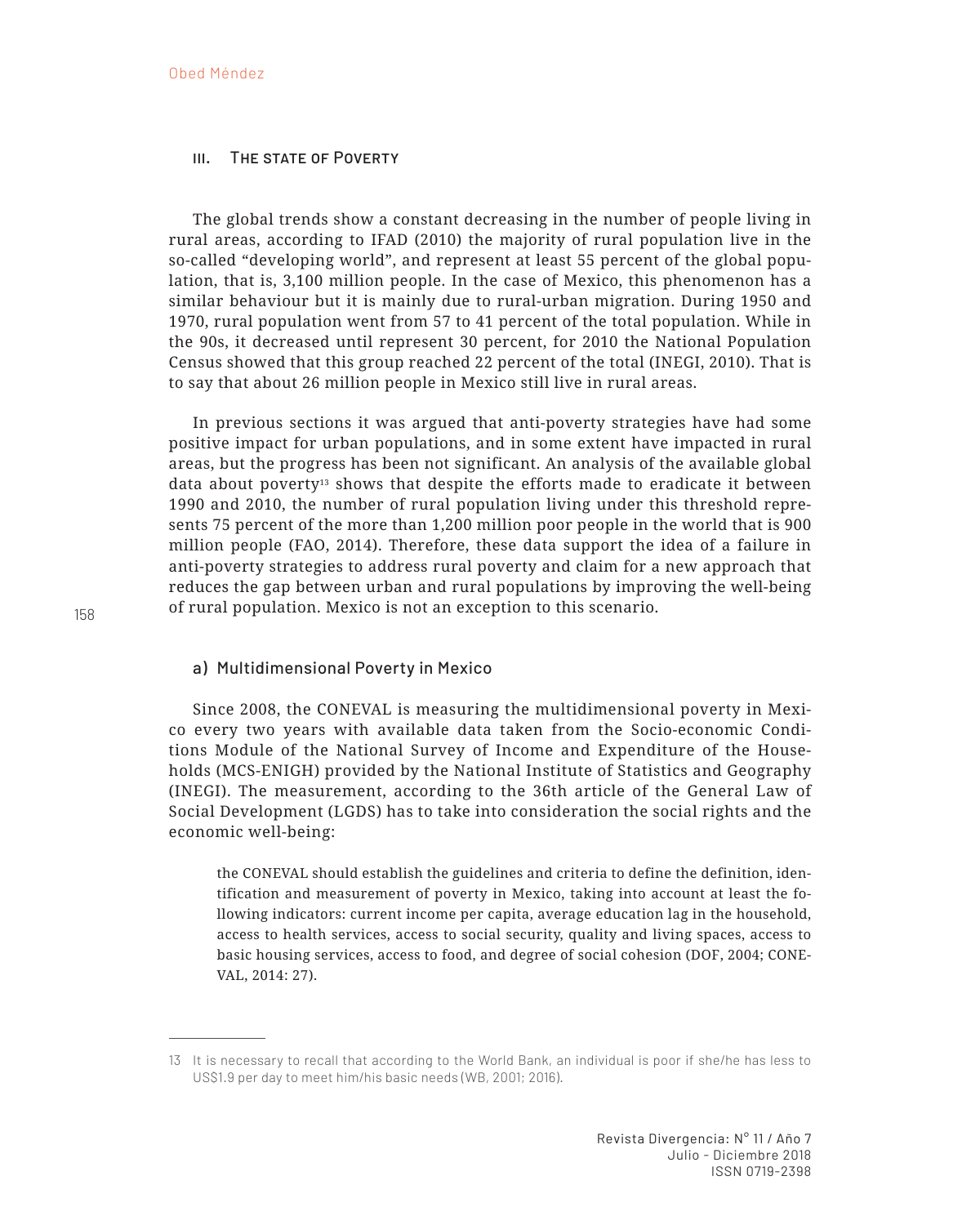



Social Deprivations

#### **Source: CONEVAL, 2014.**

Based on this statement, the *Figure 1. Multidimensional Poverty*, shows that a person is *Poor* if she/he lacks of at least one of the social indicators listed above and her/his incomes are not sufficient to acquire the necessary goods and services she/ he requires to meet her/his needs (CONEVAL, 2014: 37). If they present one or more of the social deprivations but they have an income which is higher than the Well-Being Line (WBL) is classified as *Vulnerable by Social Deprivation* (CONEVAL, 2014: 41).

Additionally, an individual is considered *Vulnerable by Income* if they do not have any social deprivation but their income is lower or equal to the WBL, and finally, they are considered *Not Poor and Not Vulnerable* when their income is higher than the WBL and they do not present any social deprivation (CONEVAL, 2014: 41).

*The Figure 2. Extreme Multidimensional Poverty* illustrates that a person lives in extreme poverty when she/he lacks of three or more of the mentioned social indicators and her/his incomes are not sufficient to acquire the necessary goods and services she/he requires to meet her/his needs. Furthermore, the *Moderate Poverty* is the segment of the poor multidimensional population that is not included within the extreme multidimensional poor population (CONEVAL 2014: 37, 43).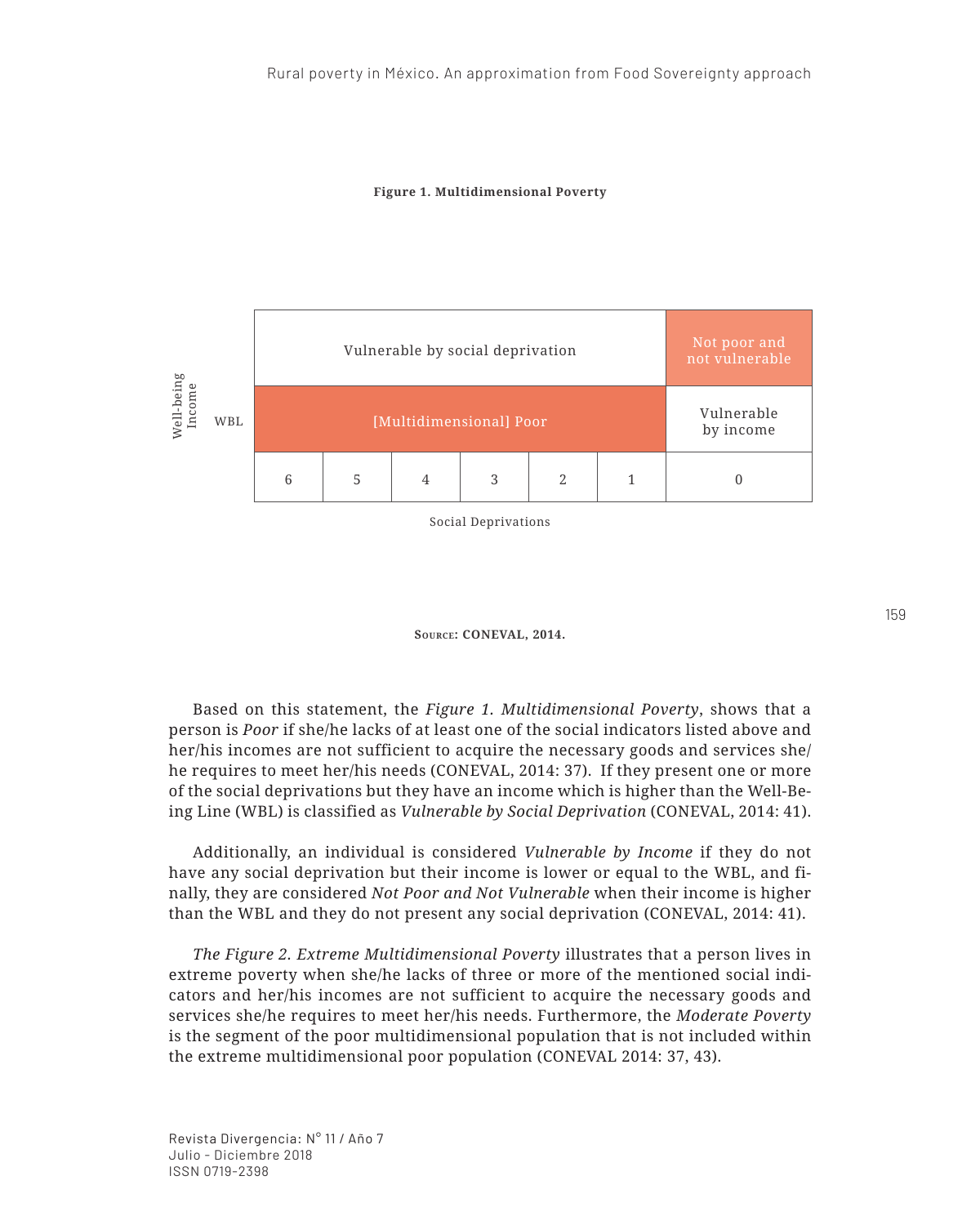## Obed Méndez

#### **Figure 1. Multidimensional Poverty**



Social Deprivations

**Source: CONEVAL, 2014.**

Considering these definitions, the CONEVAL has found that since 2008 to 2014, the number of multidimensional poor has increased. According to *Table 1. Multidimensional Poverty (National)*, the number of people living in poverty reached 55.3 million in 2014, 6.5 million more people than 2008 when 48.8 million people were poor. That is, 44.5 and 46.2 percent of the Mexican population in 2008 and 2014 respectively. In the case of extreme poverty, the numbers have fluctuated between 11.4 and 13 million people during the same period, representing between 9 and 11 percent of the total population. An interesting data is that the number of people vulnerable by social deprivation has decreased during this period, mainly due to the expansion of access to health services (*Seguro Popular*14).

<sup>14</sup> "Seguro Popular" was launched in 2001 as a governmental effort to provide access to health services to all Mexicans by providing financial protection, creating a culture of prepayment and reducing health care costs for families. More information:http://www.salud.df.gob.mx/portal/seguro\_popular/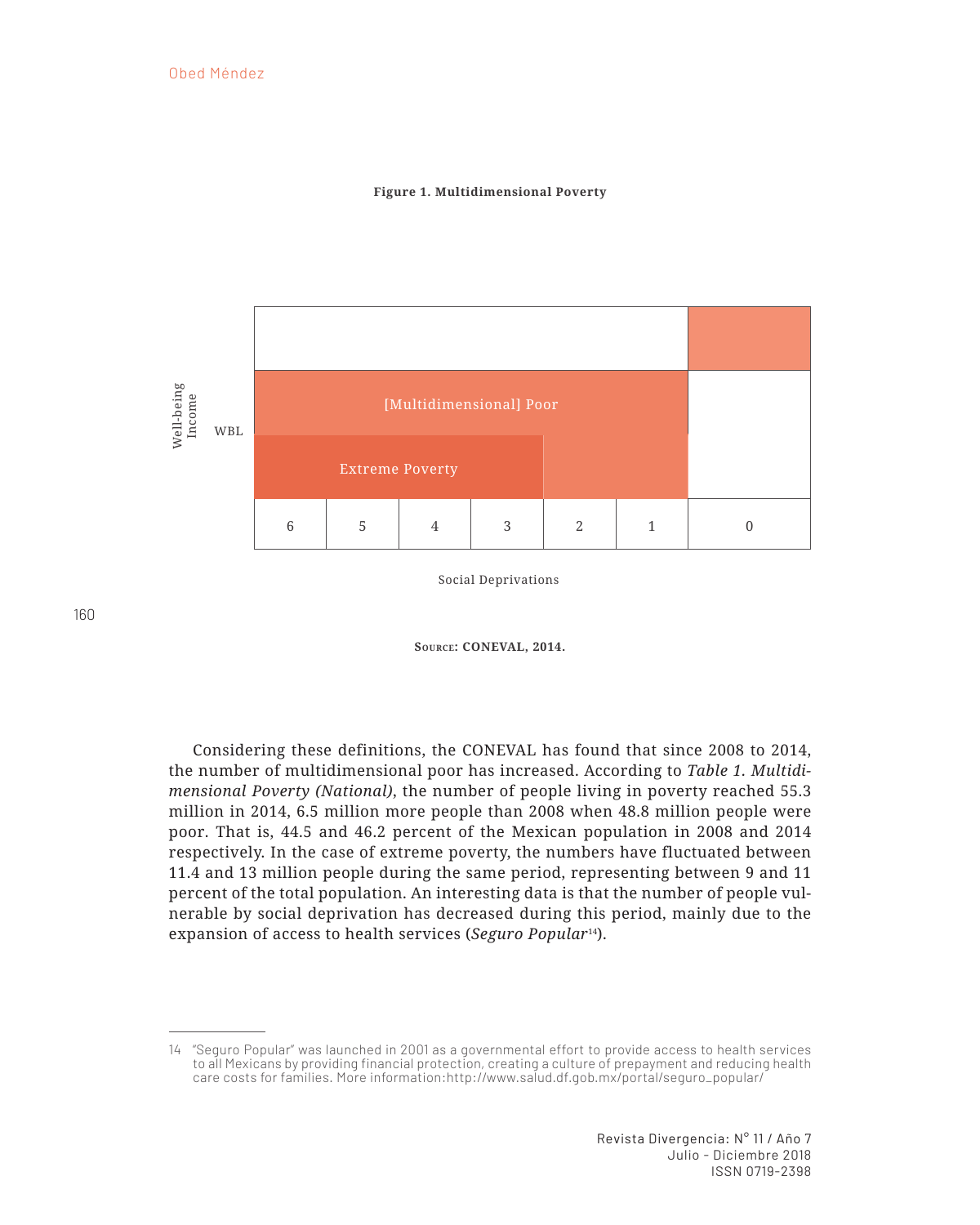|                                     | 2008          |                   | 2010          |                   | 2012          |                   | 2014          |                   |
|-------------------------------------|---------------|-------------------|---------------|-------------------|---------------|-------------------|---------------|-------------------|
|                                     | $\frac{0}{0}$ | Million<br>People | $\frac{0}{0}$ | Million<br>People | $\frac{0}{0}$ | Million<br>People | $\frac{0}{0}$ | Million<br>People |
| Poverty                             | 44.5          | 48.8              | 46.1          | 52.8              | 45.5          | 53.3              | 46.2          | 55.3              |
| Moderate Poverty                    | 33.9          | 37.2              | 34.8          | 39.8              | 35.6          | 41.8              | 36.6          | 43.9              |
| Extreme Poverty                     | 10.6          | 11.7              | 11.3          | 13.0              | 9.8           | 11.5              | 9.5           | 11.4              |
| Vulnerable by<br>Social Deprivation | 33.0          | 36.2              | 28.1          | 32.1              | 28.6          | 33.5              | 26.3          | 31.5              |
| Vulnerable by<br>Income             | 4.5           | 4.9               | 5.9           | 6.7               | 6.2           | 7.2               | 7.1           | 8.5               |
| Not poor and Not<br>Vulnerable      | 18.0          | 19.7              | 19.9          | 2.8               | 19.8          | 23.2              | 20.5          | 24.6              |

#### **Table 1. Multidimensional Poverty (National)**

**Source: adapted from CONEVAL estimations based on MCS-ENIGH, 2008, 2010, 2012 y 2014.**

In the urban context, the poverty numbers show a similar trend (see Table 2. Urban Poverty). According to CONEVAL, in 2008 there were more than 32 million poor people living in areas classified as urban15, reaching 38.4 million poor people in Mexico in 2014, which represented 39.1 and 41.7 percent of the total urban population. The extreme poverty in these geographical areas also increased during the same period. Beginning with 5 million people and finalizing with 5.7 million people, extreme poverty represented 5.9 and 6.2 percent of the urban population in 2008 and 2014 respectively. In terms of people vulnerable by social deprivations, the urban population follows the national downtrend. It has decreased since 2008, when 27.7 million people were considered vulnerable by social deprivation, representing 32.9 percent of urban population. In 2014 the number of people with one or more social deprivations was reduced to 22.7 million people, that is 24.6 percent of urban population.

<sup>15</sup> The concept of "urban" is related to localities with more than 2,500 people, according to INEGI. More information can be found here: http://cuentame.inegi.org.mx/poblacion/rur\_urb.aspx?tema=P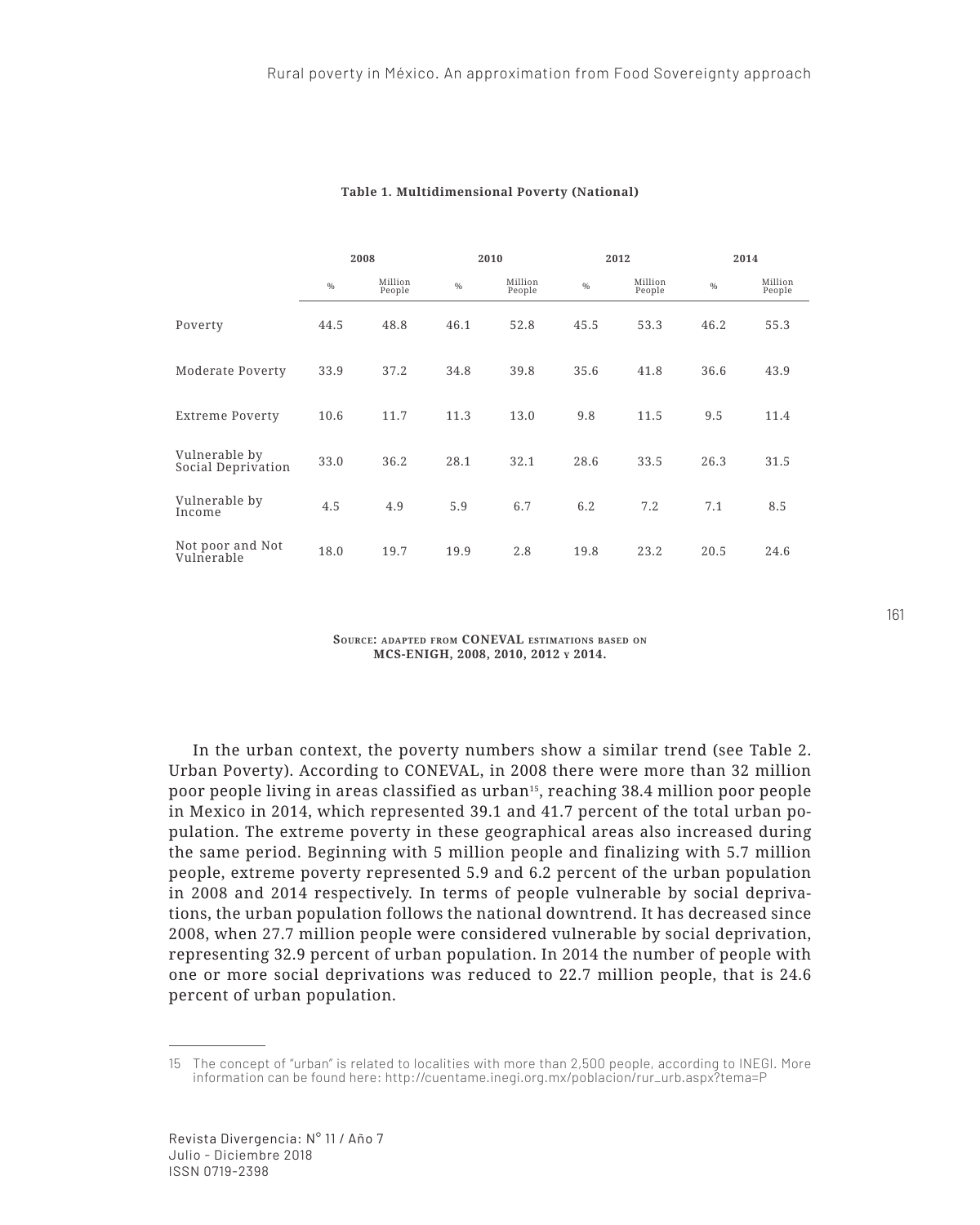|                                     | 2008          |                   | 2010          |                   | 2012          |                   | 2014          |                   |
|-------------------------------------|---------------|-------------------|---------------|-------------------|---------------|-------------------|---------------|-------------------|
|                                     | $\frac{0}{0}$ | Million<br>People | $\frac{0}{0}$ | Million<br>People | $\frac{0}{0}$ | Million<br>People | $\frac{0}{0}$ | Million<br>People |
| Poverty                             | 39.1          | 32.9              | 40.4          | 35.6              | 40.6          | 36.6              | 41.7          | 38.4              |
| Moderate Poverty                    | 33.2          | 27.9              | 33.7          | 29.6              | 34.3          | 30.9              | 35.4          | 32.6              |
| Extreme Poverty                     | 5.9           | 5.0               | 6.7           | 5.9               | 6.3           | 5.7               | 6.2           | 5.7               |
| Vulnerable by<br>Social Deprivation | 32.9          | 27.7              | 27.8          | 24.5              | 27.6          | 24.8              | 24.6          | 22.7              |
| Vulnerable by<br>Income             | 5.6           | 4.7               | 7.4           | 6.5               | 7.6           | 6.9               | 8.8           | 8.1               |
| Not poor and Not<br>Vulnerable      | 22.3          | 18.8              | 24.4          | 21.5              | 24.2          | 21.8              | 24.9          | 22.9              |

#### **Table 2. Urban Poverty**

**Source: adapted from CONEVAL estimations based on MCS-ENIGH, 2008, 2010, 2012 y 2014.**

The state of poverty in rural areas<sup>16</sup> is more generalized than in urban areas. According to Table 3. Rural Poverty, the number of people living under this problematic has fluctuated between 15 and 17 million people since the first multidimensional measurement in 2008. Poverty is more generalized because six out of ten people living in rural areas are poor, that is to say 60 percent of rural population. Although the extreme poverty was reduced by one million between 2008 and 2014, the number of people vulnerable by social deprivation was from 8.4 to 8.8 million people during the same period, fluctuating around 30 percent of the rural population.

Therefore, according to the multidimensional approach, in 2014 of the 120 million Mexicans, there were more than 55 million poor people, of which 38 million live in urban areas and the other 17 million more live in rural areas. However, the prevalence of poverty is 20 percentage points higher in rural areas than in urban areas, supporting the necessity for a new approach that contributes to reducing the gap between urban and rural populations through improvements in their well-being.

<sup>16</sup> In Mexico, the concept of "rural" is related to localities with less than 2,500 people, according to INEGI. More information can be found here: http://cuentame.inegi.org.mx/poblacion/rur\_urb.aspx?tema=P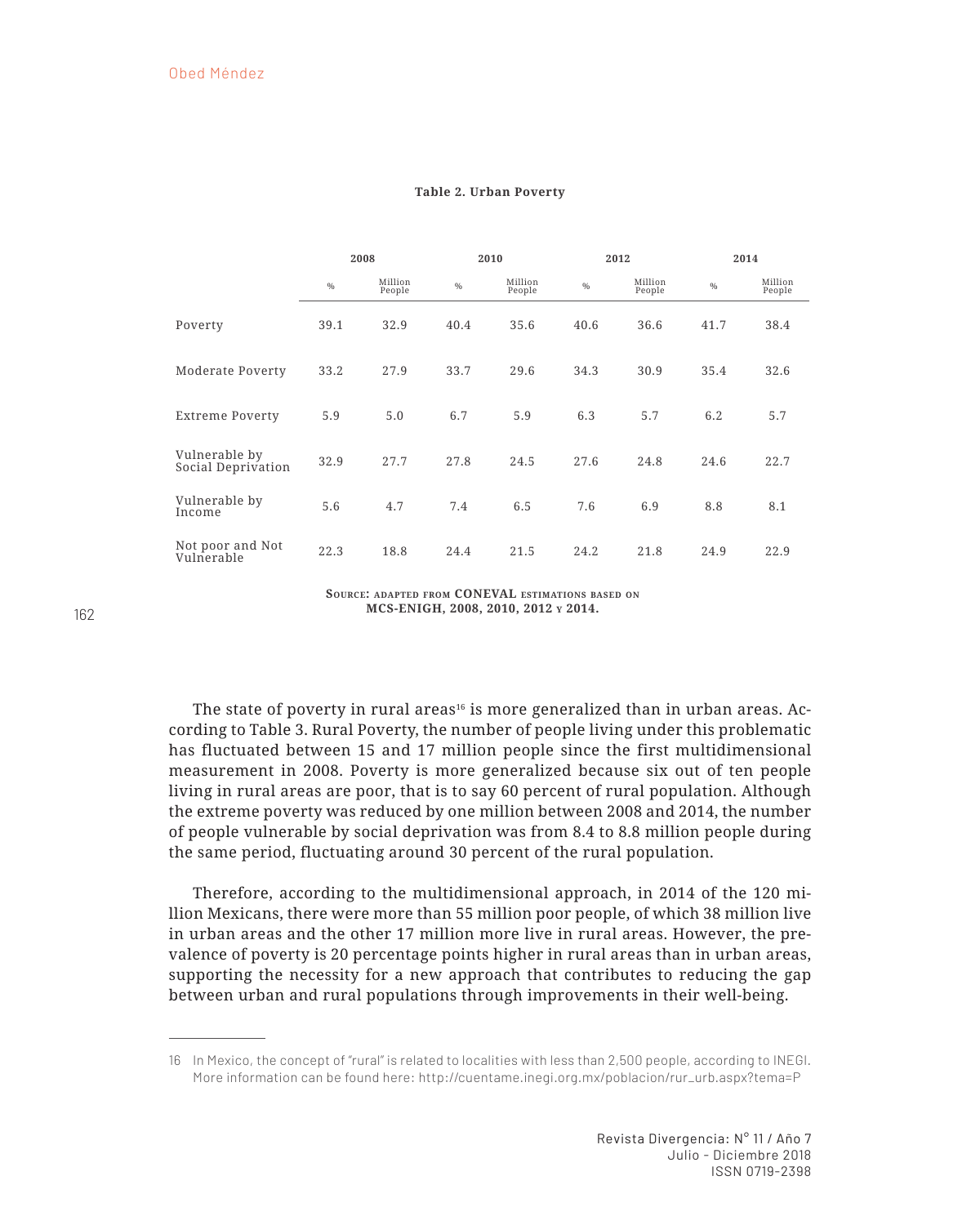|                                     | 2008 |                   | 2010          |                   | 2012          |                   | 2014          |                   |
|-------------------------------------|------|-------------------|---------------|-------------------|---------------|-------------------|---------------|-------------------|
|                                     | $\%$ | Million<br>People | $\frac{0}{0}$ | Million<br>People | $\frac{0}{0}$ | Million<br>People | $\frac{0}{0}$ | Million<br>People |
| Poverty                             | 62.4 | 15.9              | 64.9          | 17.2              | 61.6          | 16.7              | 61.1          | 17.0              |
| Moderate Poverty                    | 36.2 | 9.2               | 38.5          | 10.2              | 40.1          | 10.9              | 40.5          | 11.3              |
| Extreme Poverty                     | 26.2 | 6.7               | 26.5          | 7.0               | 21.5          | 5.8               | 20.6          | 5.7               |
| Vulnerable by<br>Social Deprivation | 33.1 | 8.4               | 28.9          | 7.7               | 31.9          | 8.7               | 31.7          | 8.8               |
| Vulnerable by<br>Income             | 0.7  | 0.2               | 1.0           | 0.3               | 1.3           | 0.3               | 1.2           | 0.3               |
| Not poor and Not<br>Vulnerable      | 3.8  | 1.0               | 5.2           | 1.4               | 5.3           | 1.4               | 6.0           | 1.7               |

#### **Table 3. Rural Poverty**

**Source: adapted from CONEVAL estimations based on MCS-ENIGH, 2008, 2010, 2012 y 2014.**

## b) Income Poverty in Mexico

In order to have relative continuity in the poverty measurement, CONEVAL uses this approach by comparing the incomes of people with monetary values represented by different lines: food, capabilities and asset. The first one is related to the inability to buy a basic food basket, even if the families use all their available income just to acquire it. The capabilities poverty is related to the insufficiency of income to acquire the value of the food basket and make the necessary expenditures in health and education, even if the households use all their income just for these purposes. Finally, the asset poverty is related to the income insufficiency to buy the food basket, and make the necessary expenditures in health, clothing, housing, transportation and education, even if households use all their income just for acquiring these goods and services.

According to the *Graph 1. Poverty Income (National), 1992-2012* the reduction of poverty levels is stagnated during the last two decades at the national level. For instance, in 2012 the prevalence of asset poverty was of 52.3 percent (61.3 million people), practically the same percentage than in 1992, when 53.1 percent (46.1 million people) of population suffered from this condition. Moreover, the capabilities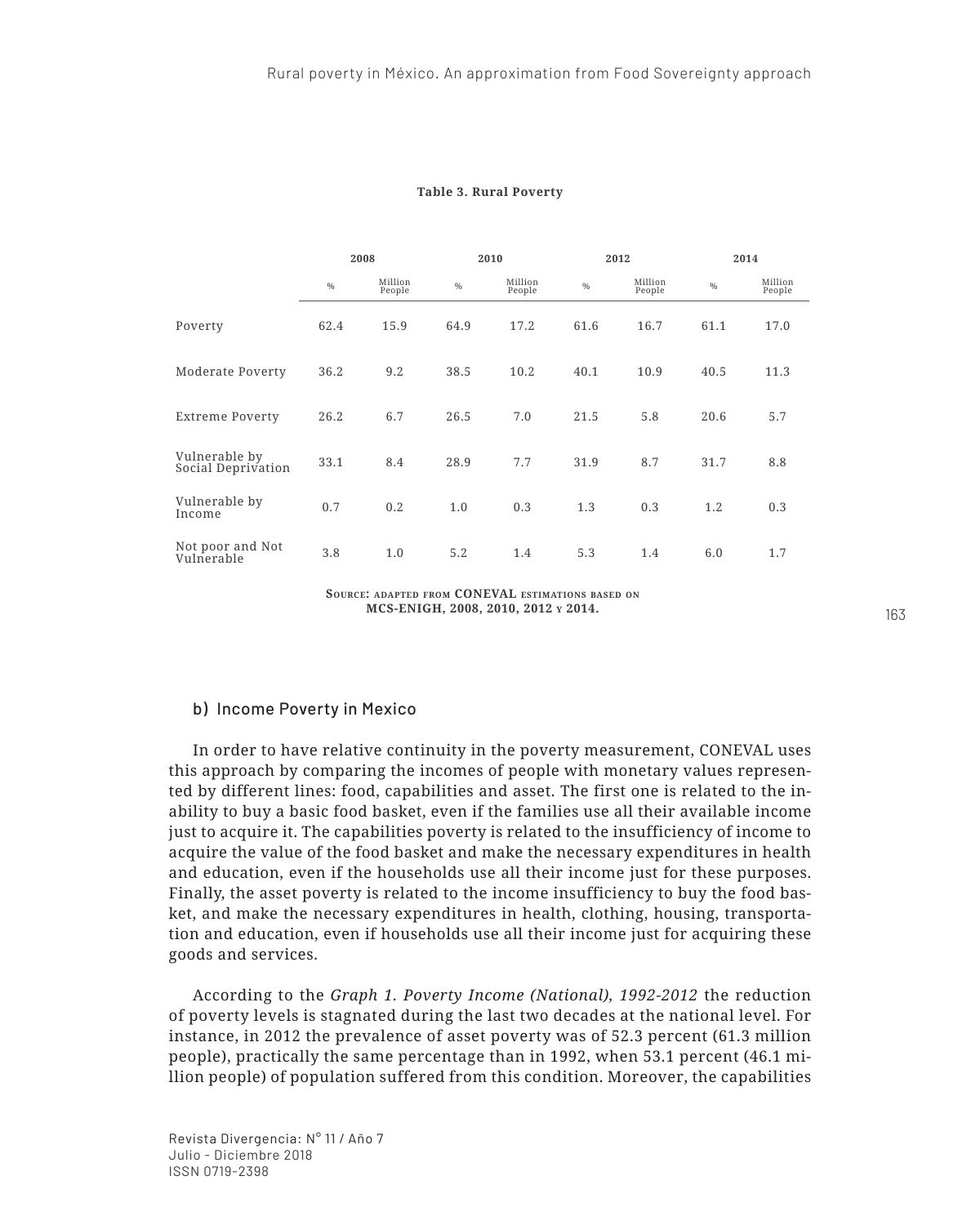

**Graph 1. Income Poverty (National), 1992-2012. Percentages**

**Source: CONEVAL estimates based on ENIGH 1992 to 2012.**

poverty represented 29.7 percent (25.7 million people) in the early nineties, and 28 percent (32 million people) of the total population twenty years later. Finally, the food poverty followed the same tendency, during the same period, representing 21.4 percent (18.5 million people) in 1992, and 19.7% (23 million people) in 2012. These data represent the general results in the fight against poverty in Mexico during the last two decades, excluding the period of economic crisis suffered by the country to mid-nineties, when poverty rates increased up to 15 percentage points in each poverty line.

This phenomenon in urban areas has practically followed the same pattern. *The Graph 2. Income Poverty (Rural)*, 1992-2012 shows that while in the early nineties the food poverty reached to 13 percent (6.8 million people) of urban population, in the 2012, the prevalence was of 12.9 percent (9.4million people). The capabilities poverty line represented 20.1 percent (10.5 million people) of people in urban localities at the beginning of the period, and 20.7 percent (15.1 million people) in the last year of the period. Finally, the asset poverty showed the same behavior, 44.3 percent (23.1 million people) in 1992 and 45.5 percent (33.3 million people) in 2012. As it can see, the prevalence of poverty in urban areas has even increased in the last twenty years, challenging the assertions that indicate progress in the fight against poverty.

164

Revista Divergencia: N° 11 / Año 7 Julio - Diciembre 2018 ISSN 0719-2398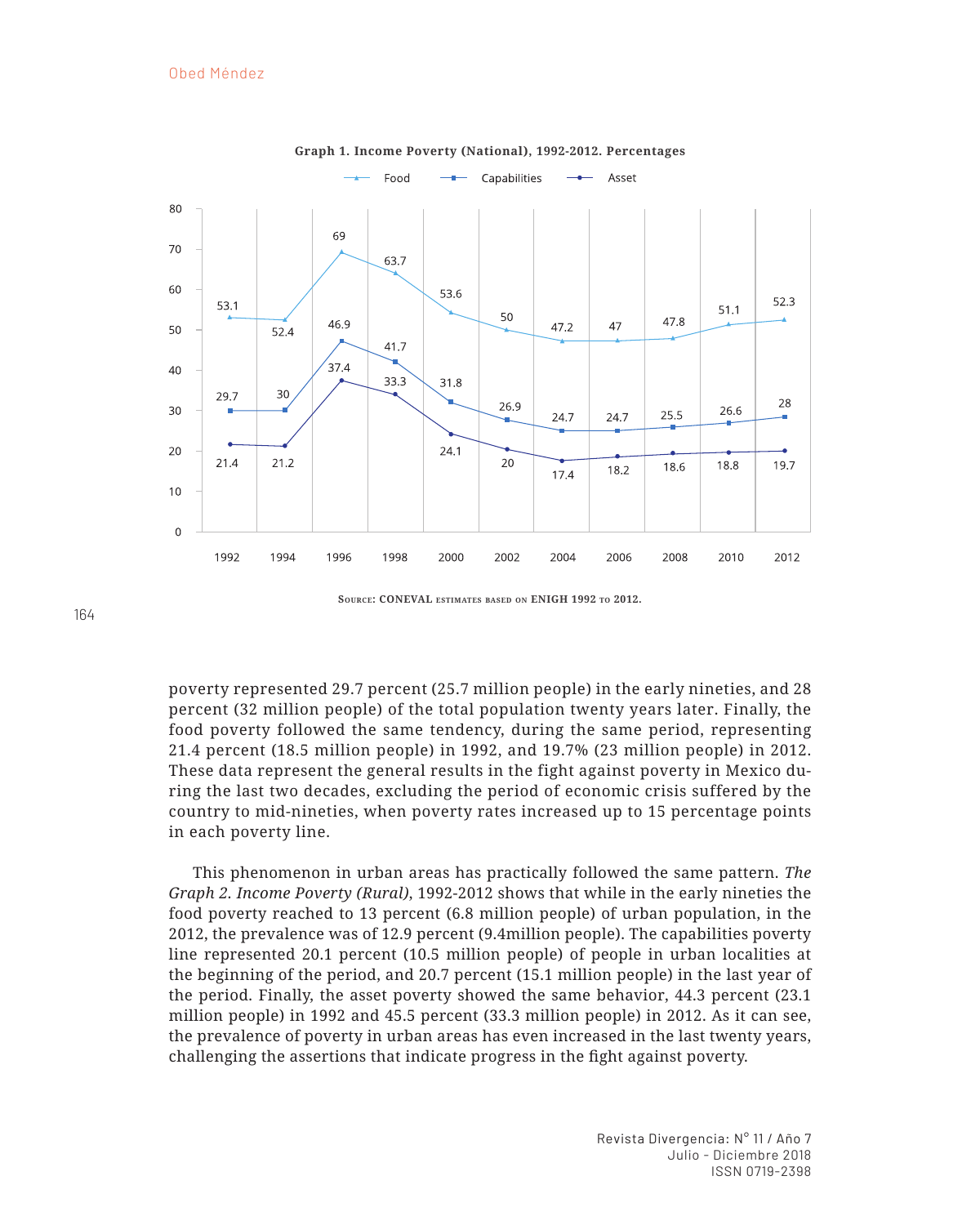

**Source: CONEVAL estimates based on ENIGH 1992 to 2012.**





**Source: CONEVAL estimates based on ENIGH 1992 to 2012.**

Revista Divergencia: N° 11 / Año 7 Julio - Diciembre 2018 ISSN 0719-2398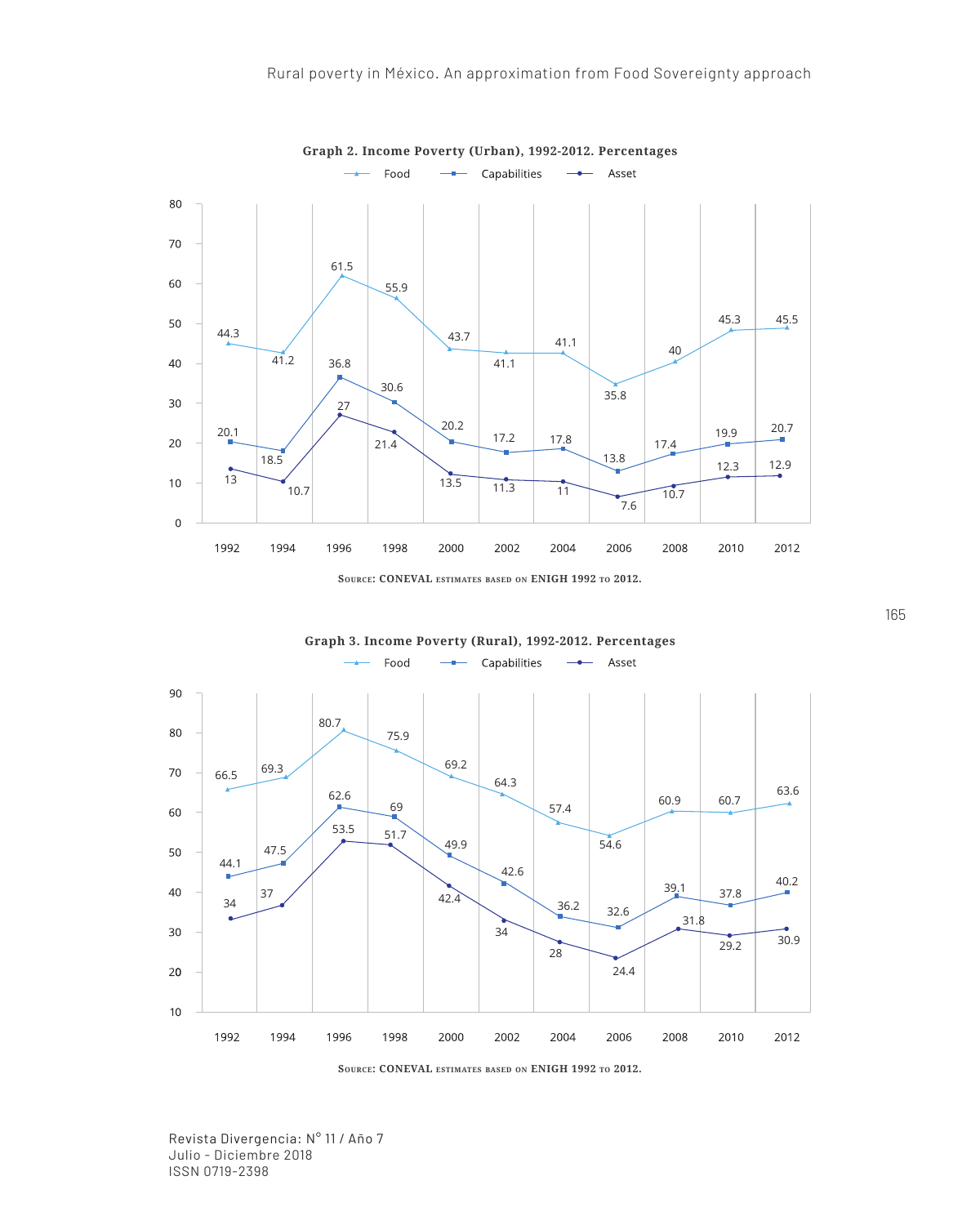According to *Graph 3. Income Poverty (Rural), 1992-2012*, in the case of rural areas, the tendencies not only are similar but also the prevalence is higher than in urban population. The asset poverty in rural population reached to 66.5 percent (22.9 million people) of rural population in 1992, and 20 years later to 63.6 percent (28 million people). That is an increase of more than 5 million people during the same period. Moreover, the capabilities poverty line registered 44.1 percent (15.2 million people) of the rural population in 1992, and 40.2 percent (17.7 million people) in 2012. In other words, there were an increase of 2.5 million people between 1992-2012. Finally, the food poverty represented 34 percent (11.7 million people) of rural population in 1992, and 30.9 percent (13.6 million people) in 2012. That is to say that almost 2 million people more were unable to buy the basic food basket at the end of the period of study.

Therefore, as the Poverty Income Evolution data shows, the reduction of the rates is stagnated since 1992. The levels of poverty, according to income approach, are practically the same at the beginning and end of the study period, both in national and regional (urban and rural) levels. Nevertheless, data also shows that the prevalence of poverty is higher in rural areas. For example, the percentage of people unable to acquire a basic food basket (food poverty) reached 30.9 percent in rural areas, while this same indicator represented of 12.9 percent for urban areas in 2012. The answers to this problematic might be several, from structural conditions that evidently have impacted on the population's well-being, to the institutional failure and weakness that has neglected the performance of anti-poverty policies.

### iv. Public policies for rural populations in Mexico. The balance.

The main public programs to address rural poverty by improving human capital and productive capacities in Mexico are Oportunidades (1997) launched during the government of Salinas de Gortari 1988-1994 as Pronasol; and Procampo/Proagro launched in 1994. This section will analyze both programs to explain the poor results showed before in the combat against poverty due to the unsuitability of the actions of the anti-poverty strategies for rural societies.

## a) The human Development Program - Oportunidades.

Launched in the late eighties during the government of Salinas de Gortari (1988- 1994), the National Program of Solidarity (PRONASOL, also known as SOLIDARIDAD) was the first version of a program created for modifying "the relations between civil society and state, giving priority to the regional development in marginalized areas" (UNACH, 2012: 10; Gordillo, 2016: 20). Its upgrade would be reflected with the Education, Health and Food Program (PROGRESA 1997-2001), which would have as a main objective: "Provide support to families living in extreme poverty in order to build their members' capacity for achieving higher levels of well-being and providing them with more opportunities to do so" (UNACH, 2012: 10, Gordillo et al, 2016: 54).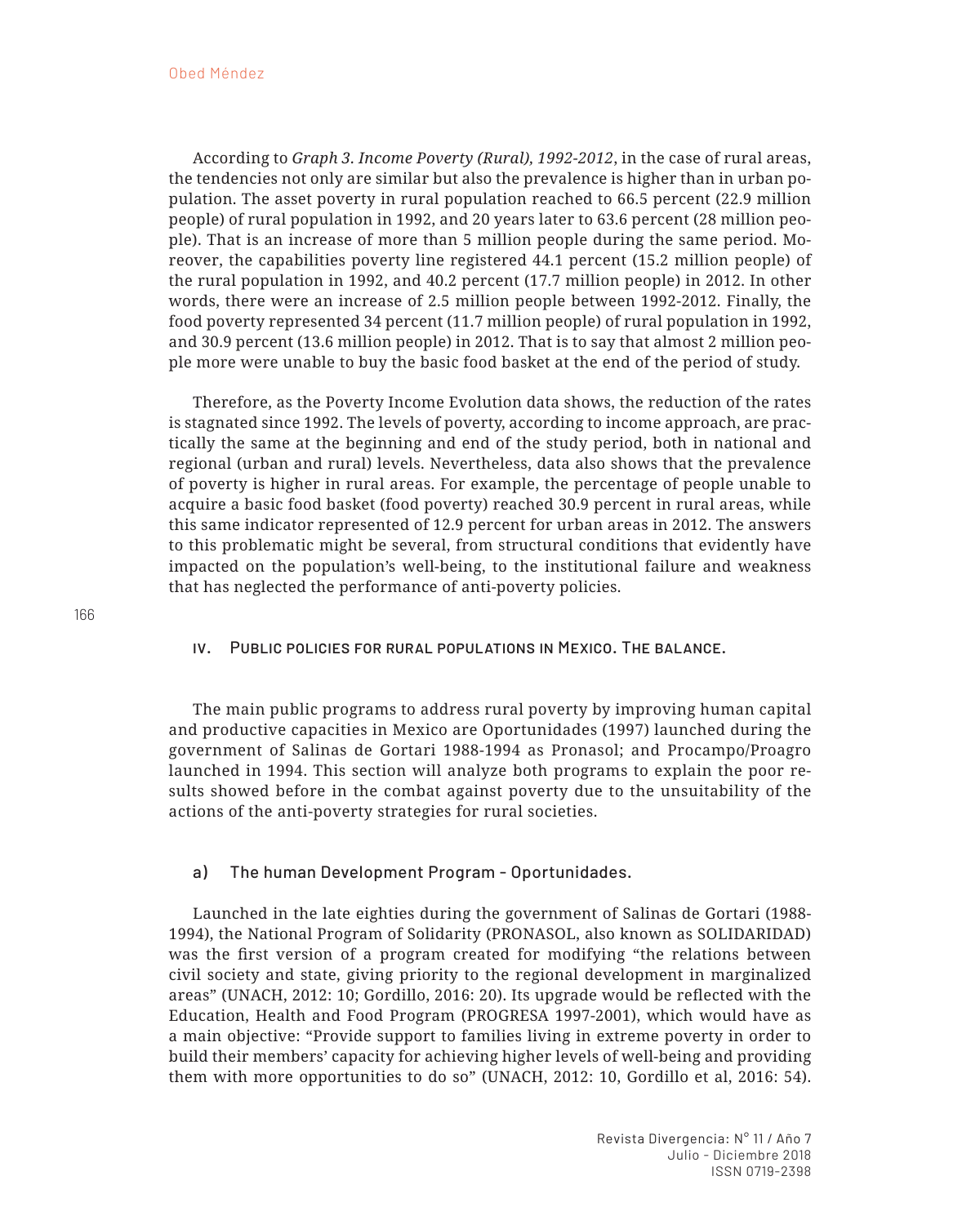OPORTUNIDADES, the new version of the program would seek to eliminate the intergenerational transmission of poverty, reflecting the need to change anti-poverty policies (UNACH, 2012: 10).

According to their intellectual authors, OPORTUNIDADES was designed on the idea of enhancing the investment in human capital of beneficiaries' children, improving health and nutritional status of families and increasing their income and consumption. To achieve this, they implemented a "conditional cash transfer mechanism" (CCT), as a way of guaranteeing full freedom in beneficiaries spending decisions and ensuring an improvement in their well-being through their own efforts and initiative (Levy, 2006: 1, DOF, 2007: 3). Additionally, the direct transfers not only would increase the household's income in the short run, but also they would articulate the variety of social policies in order to guarantee an income for beneficiaries in the long-run, that is OPORTUNIDADES was design as a "transient program" (Molineux, 2006: 433-434; Levy, 2007).

Likewise, in terms of institutional design it would include a "close coordination [among] the institutions and sectors involved, and the [incorporating] participation of the three levels of government in such a way as to expand families' access to greater development opportunities […] through coordination with other social development actions and programs" (DOF, 2007: 3).

The prestige of the program is related to the performance of the health, education and nutrition indicators, which have improved mainly due to an "unusually high degree of presidential support and inter-ministerial collaboration with an increasing annual budget", without detracting the "*pláticas* (lectures) effect" that have modified to some extent the beneficiaries' behavior (Hoddinott and Skoufias, 2004: 54; Molineux, 2006: 433; Levy, 2006 and 2007). For example, the implemented actions have helped to improve school enrollment, attendance and, in general, the levels of education in more than 30 percent among beneficiaries' children, the rates of health assistance services in 35%, as well as the nutritional levels of all those inscribed in the programs (Hoddinott et al, 2000; Hoddinot and Skoufias, 2004: 31; Molineux, 2006: 434; Winters and Davis, 2007; WB, 2010 and 2014).

Notwithstanding its relative success regarding the above three indicators, the poverty rates, as it was shown in the previous section, have remained practically in the same levels since 1992 (CONEVAL, 2015), when income poverty was officially measured in Mexico. That is to say that the main social program designed and developed on the idea to break with the intergenerational transmission of poverty in Mexico has been ineffective after two decades of being implemented.

The explanations can be several, but an inadequate implementation and a lack of contextualization of the challenges seem to stand out. Firstly, the authors created a National Coordination for operating the program, because they were conscious about the vices that the program would face and that have characterized public policies in Mexico during decades such as "bureaucratic inertia, information gaps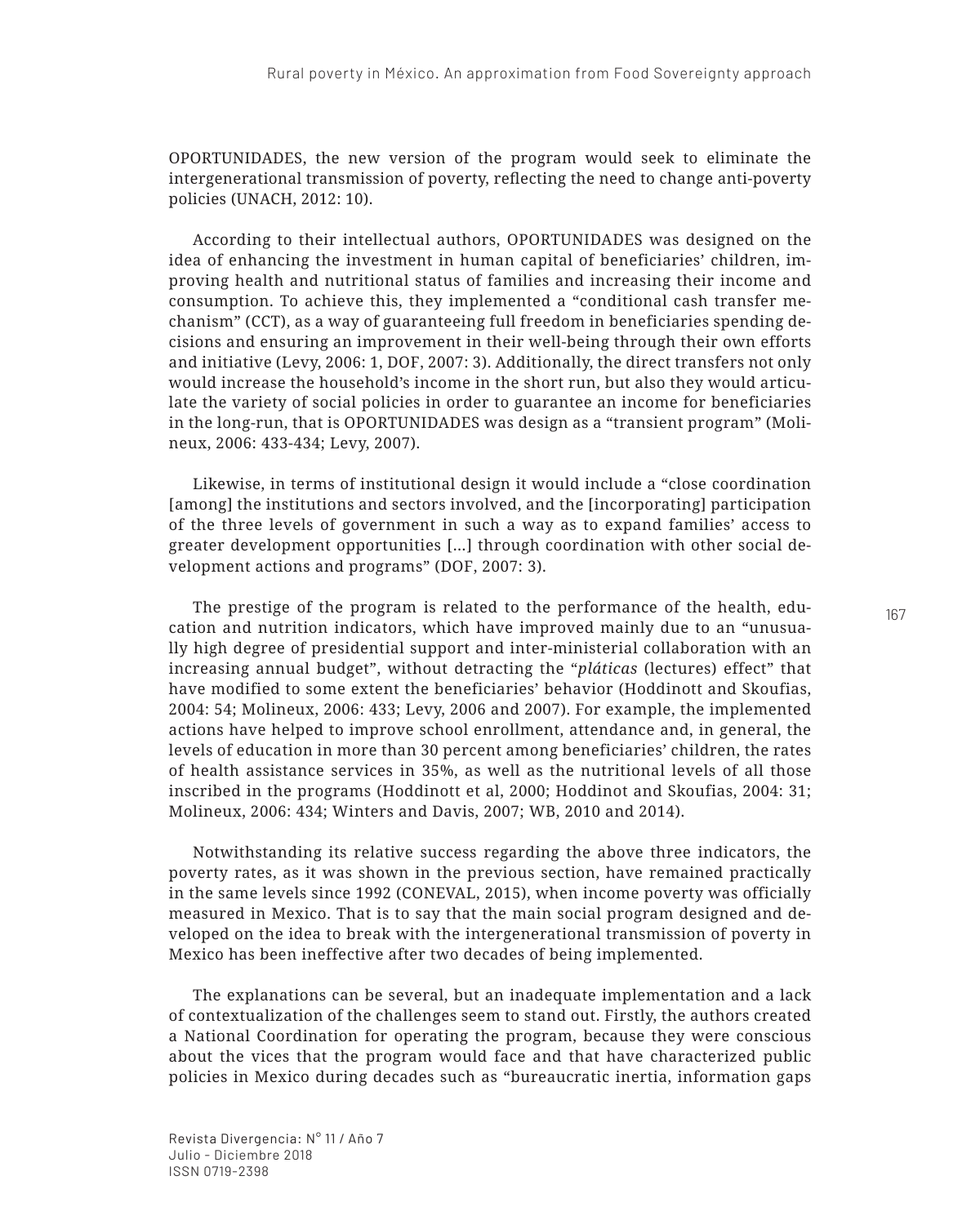about the program and other ministries, and political infighting for resources" (Levy, 2006: 92). Nevertheless, this new body could not afford the mentioned vices, mainly because "there were no changes on personnel and administrative restructuring", neglecting the optimal performance of the program (Levy, 2006: 93).

Secondly, although OPORTUNIDADES was theoretically "novel" for many reasons, included its new targeting methods (Levy, 2006: 33), it was empirically more difficult to incorporate the most marginalized rural communities, first, because these communities are characterized by a limited access of health and education services, which is a basic requirement for receiving the benefits of the program; and second, the focalization process had as result the social fragmentation within communities, because excluded people felt that their needs were "insufficiently" considered to be beneficiary of the program, generating discord among beneficiaries and non-beneficiaries (Skoufias, 2005: 2; Molineux, 2006: 435; Gordillo et al, 2016: 38).

Finally, some studies argue that the lack of a productive component in the program, specifically the fact that investments are basically made in beneficiaries' children rather than in boosting the productivity in adult members, that would help households to overcome their economic vulnerability, have delayed the eradication of the intergenerational transmission of poverty (Gordillo, et al, 2016: 31).

## b) The Direct Rural Support Program - Procampo

The main objectives of the program were political, due to the resistance that the economy's liberalization presented in some sectors; economic, because it would provide cash to producers for potential losses due to the economy's liberalization<sup>17</sup>; and social, because would help to address poverty and reduce the emigration (Sadoulet et al, 2001: 6; Winters and Davis, 2007: 2; Gordillo et al, 2016: 23). Considering the above scenario, PROCAMPO was officially launched in 1994 under the Presidency of Carlos Salinas de Gortari (1988-1994), and despite it would be valid for 15 years, the government decided to extend it to the present (DOF, 1994; Sadoulet et al, 2001: 6; Winters and Davis, 2007: 4).

According to the Decree, the purpose of PROCAMPO was "transferring resources to support rural producers' economy, who are eligible and meet the conditions" established in the decree, including having used the land for sowing any of the eligible crops18, livestock, forestry or an approved environmental program. Also, it would improve beneficiaries' competitiveness, modernize the marketing systems, promote the transition to higher value crops and encourage soil conservation (DOF, 1994; Sadoulet et al, 2001: 6; FAO, 2011: 15). Nevertheless, since 1996 PROCAMPO started to give direct payments per hectare regardless of the land's productive activity (FAO, 2011: 16).

<sup>17</sup> In 1993, the governments of Canada, the United States and Mexico signed the North American Free Trade Agreement (NAFTA), which would begin operations in 1994.

<sup>18</sup> Eligible crops: cotton, rice, safflower, barley, beans, corn, sorghum, soybeans and wheat (DOF, 1994).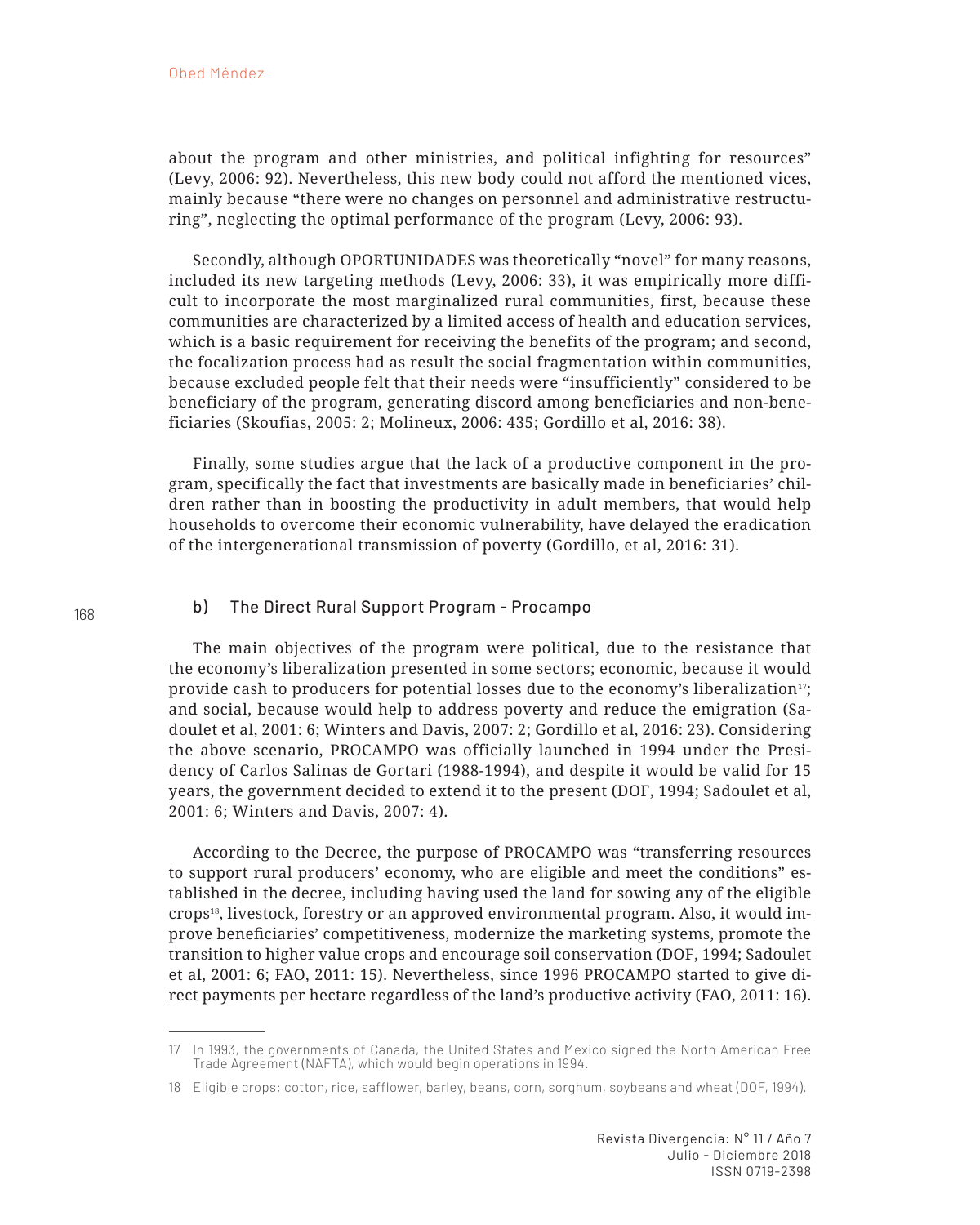Over the years, PROCAMPO has had contrasting outcomes, from its widespread coverage to the overconcentration of its benefits in a small number of farmers. On the one hand, since its launching, the program has been considered "less regressive" (compared to others programs), due to it has supported "producers who had never benefited from pre-NAFTA price support programs due to lack of marketed surplus", helping farm households (particularly poor) to increase to some extent their income and behavior by promoting agricultural productive activities (Sadoulet et al, 2001: 7-8). Besides, the qualification certificates of the program would provide warranties, giving them some flexibility whit cash (Sadoulet et al, 2001: 8).

Despite the positive points listed above, PROCAMPO is still a regressive program as some experts affirm: "the compensatory payments are regressively distributed in the farm sector, as they are proportional to the area that had been planted in the crops" (Sadoulet et al, 2001: 7). That is to say that despite the coverage (2.7 million direct beneficiaries), the program gives more benefits to large producers, even when 78.1 percent of the list of beneficiaries was concentrated on farmers with less than 5 hectares (Gordillo et al, 2016: 54). Moreover, although the most beneficiaries are located in Southern Mexico, the subsidies for agricultural activities are concentrated in four states in the North (Gordillo et al, 2016: 33).

Additionally, only 14% of the beneficiaries were able to change their production patterns (from basic grains to others more profitable), that could be explained by the "beneficiaries' concern about the duration of the projects or a desire to continue receiving support from the program" (Gordillo et al, 2016: 33).This fact was a clear sign of the limitations of the program, which by including many goals, it weakened its instruments to be successful.

Therefore, despite OPORTUNIDADES and PROCAMPO have been a cornerstone in the design of conditional cash transfer programs in rural Mexico, they have been ineffective in improving their productivity and reducing poverty steadily since their inception in nineties decade. They have not been connected to provided an integral response to rural poverty (social and productive), despite they share, to some point, characteristics in their target population.

The foregoing validates the necessity for a new approach that helps to reduce poverty prevalence in Mexico, which, as has been demonstrated through income and multidimensional approaches, has practically remained at the same levels during the period of study.

## v. Food Sovereignty approach: implications and obstacles

The rural Mexico is mainly forest and community, two aspects usually neglected by the public policies, according to Merino (2011). That is, of almost 200 million hectares of the national territory, around 73 percent (142 million hectares) is forest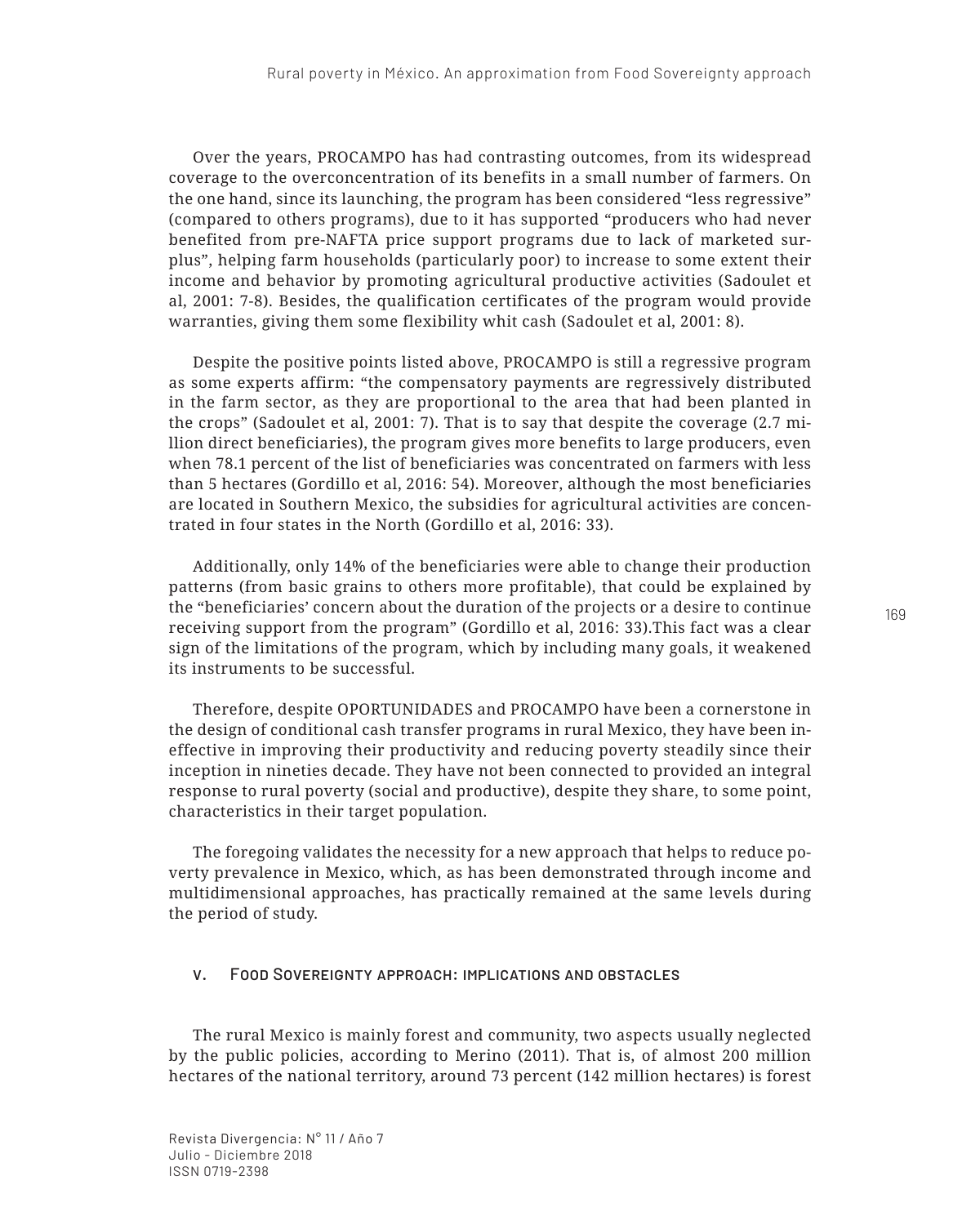and 70 percent of these are collective property (Gordillo, 2011). Additionally, the rural livelihoods are closely related to agricultural activities, specially to small-scale farming and family farming19, which are characterized by limited access to land and capital. Rural people, however, complement their incomes usually with non-agricultural activities such as temporary jobs, rural tourism and a range of craft work (FAO, 2012; 2014; Gordillo et al, 2016: 5). According to Schneider (2009) and FAO (2012), this kind of activity is highly important to rural populations not only because its contribution to the development of their territories and communities in a sustainable way, but also because it helps to promote their cultural heritage and create safety social nets.

The small-scale farming<sup>20</sup> represents almost 70 percent of the total of production units (UP) in the country, that is, 2 million 762 thousand 782 production units, and they are mainly located in Southern Mexico, states that have been identified with low levels of productivity and high degrees of poverty (more than 60 percent of rural population lives in poverty, as shown in Table 3, and Graph 2 from Section III) (Gordillo, 2011: 1; Robles, 2012: 61; CONEVAL, 2014; Gordillo et al, 2016: 6). Additionally, this kind of production units, employ almost 85 percent of the contract labor and 88 percent of the family labors in the primary sector (Berdegué et al, 2015: 4; Gordillo et al, 2016: 6).

Although small-scale producers would be highly relevant for achieving sustainable development in rural areas, they have been historically neglected from public policies that encourage their productivity, condemning them to remain in poverty. In other words, despite there have been some strategies to overcome poverty in the country, this have not been designed to faced the rural context and its problematic, such as institutional deficiencies and misdirected subsidies (Robles, 2012, 2014; Berdegué et al, 2015).

Thus, deficient public policies that have been focused more on social support (the so-called "*assistentialism*") than in stimulating their production capabilities, have stagnated the poverty reduction, making more evident the necessity of a new approach that provides a sustainable and socially inclusive way of development for rural societies. In this document that "new approach" –due to its complementarity to mainstream anti-poverty strategies- is the Food Sovereignty approach, which offer an interesting way of empowerment and poverty alleviation by placing the local actors at the center of public policies.

<sup>19</sup> According to FAO and BID (2007), this kind of production's unit represents more than 80% of agricultural exploitation in Latin America and the Caribbean, at country level provides between 27%and 67% of total food production, in terms of agricultural land represents between 12% and 67% of the total, and it provides between 57% and 77% of agricultural work in the region.

<sup>20</sup> The small-scale production units are those agricultural exploitations of up to 5 hectares.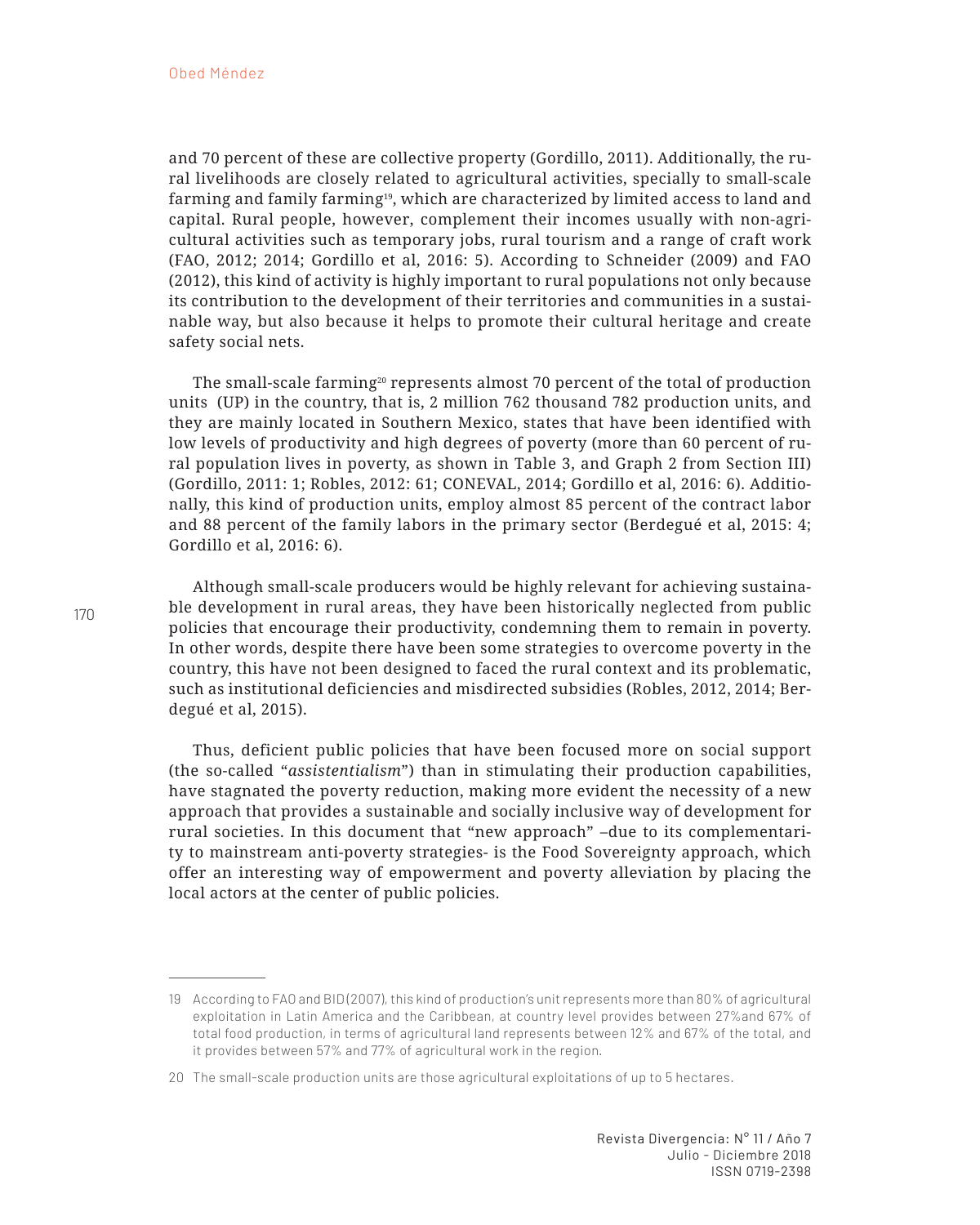### a) Key elements of the Food Sovereignty for rural poverty alleviation

As it was already stated in section II, the Food Sovereignty was introduced by La Via Campesina in 1996 as a way to demand the right of peoples to decide the way of their food is produced and distributed, emphasizing the key role that local agents (from production to consumption) have throughout the entire food system (La Via Campesina, 2008: 147-148).

The usefulness of food sovereignty approach to combat rural poverty lies in its six pillars, which were proclaimed in Nyéléni 2007 - The Forum for Food Sovereignty that took place in Sélingué, Mali between 23rd and 27th February 2007<sup>21</sup>: 1) Focusses on Food for People; 2) Values Food Providers; 3) Localizes Food Systems; 4) Puts Control Locally; 5) Builds Knowledge and Skills; and 6) Works with Nature. These six elements might contribute to design a more sustainable and socially inclusive strategy to address poverty, mainly in rural populations.

First, *it focuses on food for people*: despite the decreasing trend in food production, the countryside has had the capacity to satisfy the dietary needs of the population in the country, or at least it has produced enough food to do so, however a series of problems related to their distribution, storage and hoarding has neglected this human right. As a proof of this, the Service Information of Agro-Food and Fisheries in Mexico (better know as SIAP, for its acronym in Spanish), provide data to suggests that the current domestic production would be sufficient to feed the country, a fact that is reflected in the Food Balance Sheets of FAO<sup>22</sup>, which indicate a supply of food energy  $(3,072)$ kilocalories per person per day), enough to satisfy the needs of Mexican population.

Nevertheless, the poverty data provided by CONEVAL in section III show that food poverty reduction has stagnated in the last 20 years, specially in rural areas where the rates remain over the 30 percent of the total population (see Graph 3). This phenomenon can be explained when the National Survey of Supply, Food and Nutritional Status in Rural Areas (ENAAEN for its acronym in Spanish) is analyzed. For instance, the ENAAEN shows that in 21 percent of the surveyed localities, fruits are not sold regularly, and in another 13 percent vegetables are not often available. In the case of dairy products, meat, chicken and cold meats, these are not available in 10 percent of the localities (INSP, 2008).

Additionally, despite the small-scale farming represents the predominant production units in the country, they receive less than \$3,200 million pesos from the four programs designed for them, that is five percent of the sector budget (Robles, 2012: 59). Moreover, according to Robles (2012) from 2003 to 2012 the resources designated for rural sector are concentrated on social purposes instead of productive ones,

<sup>21</sup> The report is available at https://nyeleni.org/spip.php?article334

<sup>22</sup> Food Balance Sheets can be consulted at http://faostat3.fao.org/browse/FB/FBS/E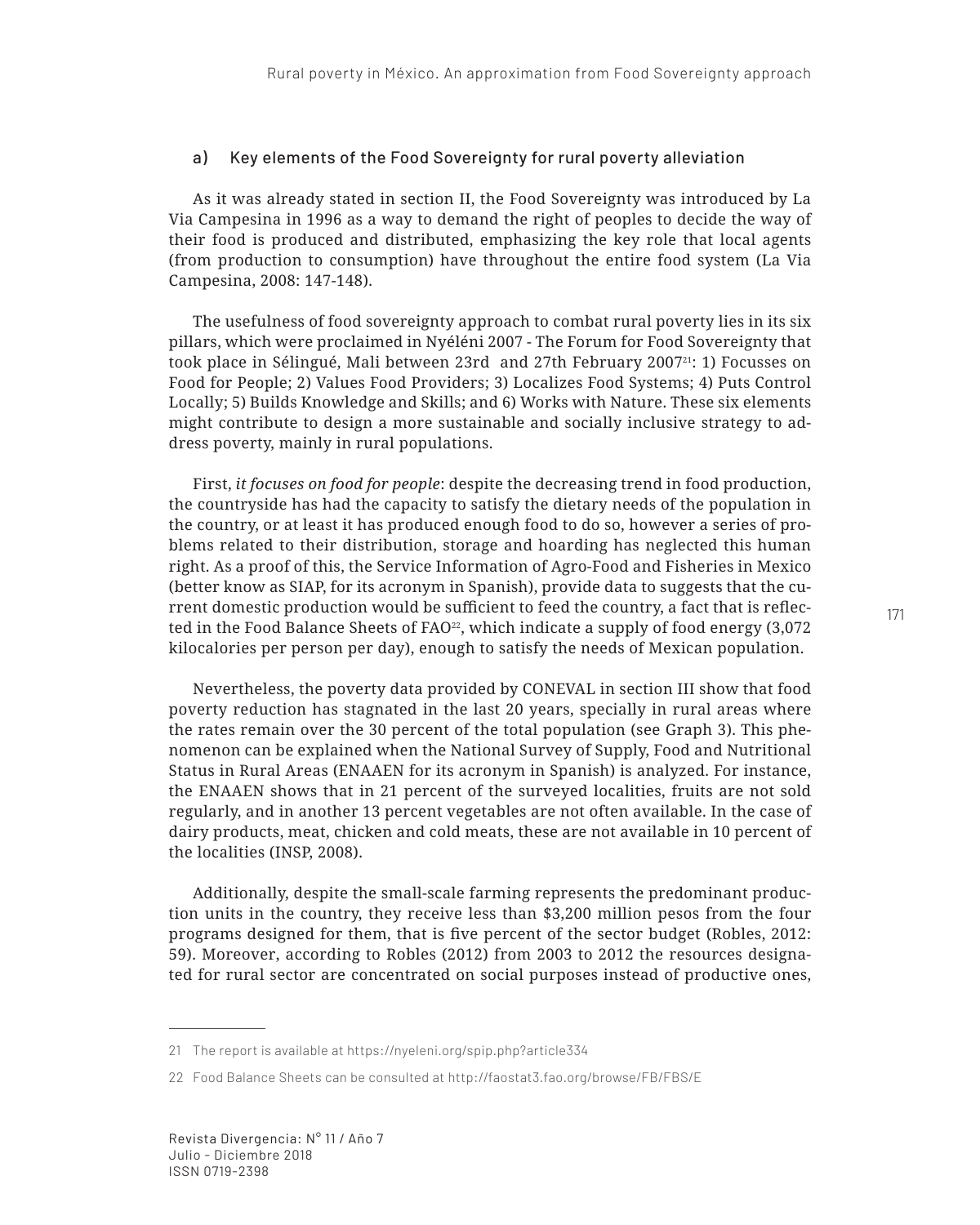which would imply an incentive to generate autonomous incomes by increasing the capabilities of rural people.

The food sovereignty approach, in this sense, would help to reorient the public policy efforts to improve the productivity of small-scale farmers, by strengthening their capabilities to produce and working as a complement of the social component that is part of the anti-poverty policies. A public policy based on this approach, not only would ensure the local food production and would permit to collocate the surplus in suitable markets but also would allow diversifying their diets, having as a result, an improvement in their well-being.

Second, due to the food sovereignty *supports sustainable livelihoods* and is *compatible with the nature*, it would be key for sustainable development. Over the years, several ecosystems have been modified in the name of economic progress, however the environmental degradation is also a cause of poverty and inequality. Also, the demographic explosion has increased the demand for food, causing air pollution and depletion of all kind of natural resources. For instance, it is estimated that about 37 percent of the national forest cover has been lost, more than 80 percent of fisheries have reached their limit of maximum exploitation, and 45 percent of the national territory has some type of degradation (SEMARNAT, 2006; Carabias, et al, 2012, as cited in Gordillo et al, 2016: 6).

Moreover, according to the Institute of Studies for Democratic Transition (IETD for its acronym in Spanish), there is only 50 percent of the original vegetation of the country, around 73 percent of water bodies are polluted due to the overuse of agrichemicals in industrial agriculture (2012: 106-107), which implies a greater impact due to the climate change.

Notwithstanding, if a program is implemented based on the food sovereignty approach, it could encourage the sustainability of the natural resources by targeting the key elements on small-scale producers, who have distinguished by making use of conservation practices and soil improvement, and due to their use of polyculture systems that help to mitigate the climate change (FAO, 2012).

Therefore, this public policy package should include not only training courses to improve beneficiaries' skills on ecological conservation but also it should have a component that permit them capitalize these skills in economic social terms. In other words, a pubic policy based on the food sovereignty, might help to reduce the environmental impact, and at the same time, might provide economic and social incentives in local population to manage their natural resources in a more sustainable way.

Third, the fact that it *localizes food systems and puts the control locally* could help to develop the territories and empower their people. The territory is not only a geographical area, it is also a space where groups of people share history, culture, beliefs and norms, and where they coordinate strategies to revalue their resources based on a specific territorial identity (Schejtman, 2009: 82; Fonte & Ranaboldo, 2007: 12, 15).

Revista Divergencia: N° 11 / Año 7 Julio - Diciembre 2018 ISSN 0719-2398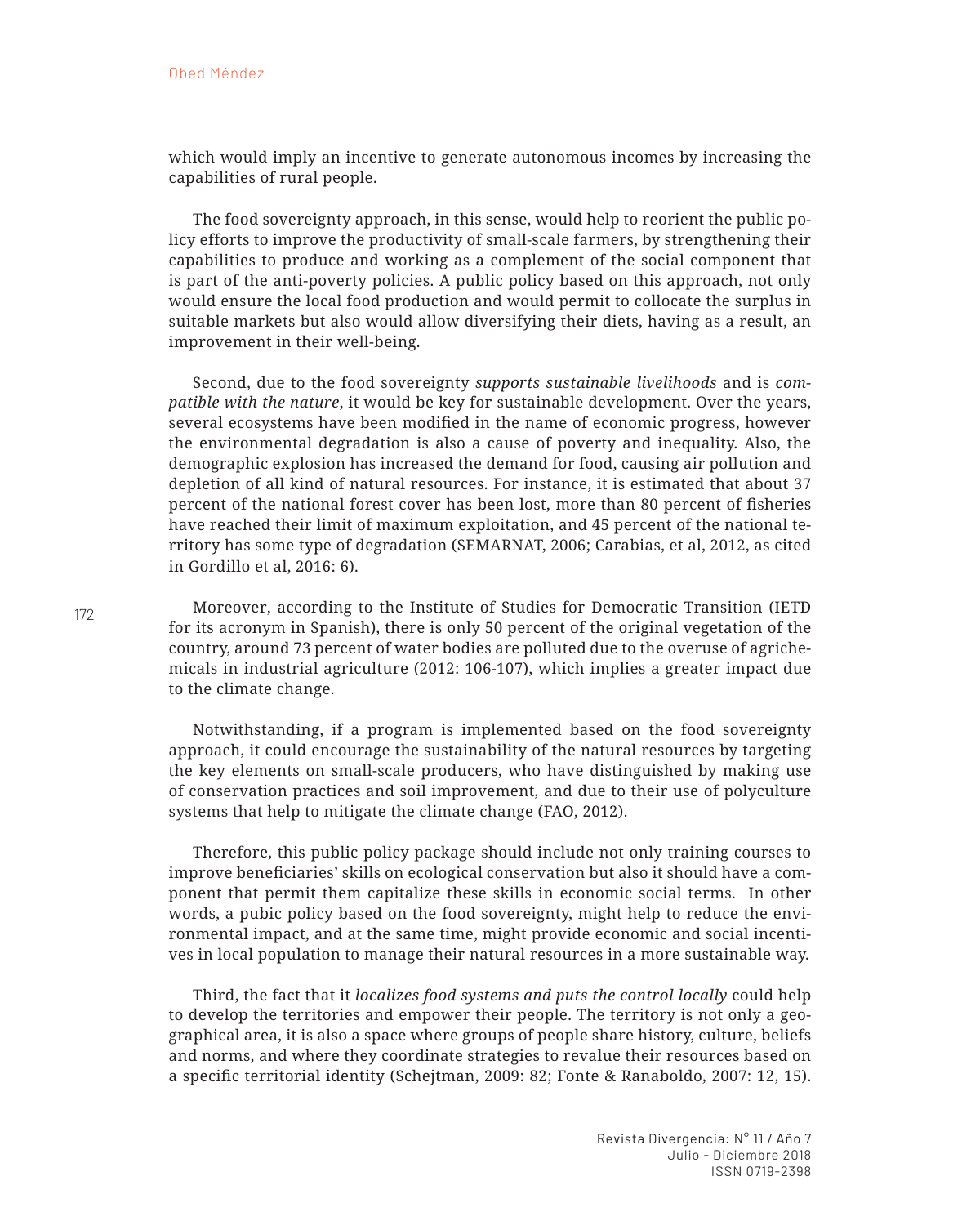The territorial development concept is key for formulating strategies that empower local agents in the decision-making and implementation process and permit a better distribution of the benefits (Fonte & Ranaboldo, 2007: 11).

Nevertheless, a long centralist tradition in public policies in Mexico, has weakened their effectiveness to eradicate poverty, especially for rural population. The anti-poverty policies designed and implemented during late eighties and nineties were designed as compensatory, transitory and detached from productive activities (see discussion on *Oportunidades* and *Procampo* from section IV). Therefore, they were not able to develop capabilities and productive opportunities at a local level, which according to Berdegué et al (2015: 6), caused more migration than induced the development of the territories. Moreover, it was introduced a modernization process biased by regions, sectors and classifying them as viable or nonviable, that has as a result, a severe institutional weakness and social exclusion (Berdegué et al, 2015: 6).

Thus, when the food sovereignty approach takes into consideration the local agents such as producers, consumers, and institutions, not only it would be giving the opportunity to "exploit the comparative advantages that provides the local attributes of a territory which can be expressed as natural resources, cultural products and landscape" (Schejtman, 2009: 93), but also it would help to develop the capabilities such as technical and organizational knowledge, assimilation of technologies and innovation that an integral anti-poverty policy should provide, to improve the autonomous income of the rural people (Schejtman & Berdegué, 2004).

Additionally, it would permit to solve the institutional fragmentation caused by searching sectorial solutions for structural problems, the incoordination and dispersion of physical and economic resources, the underestimating the importance of social capital, and a blind faith in self-regulation of the markets (Berdegué et al, 2015: 6-7). In other words, the food sovereignty approach would facilitate the development of the territories by strengthening the capabilities of local governments and citizens through the decision-making, implementation and monitoring processes of anti-poverty programs, without excluding participation of extra-territorial agents and institutions in these experiences. Besides, more social participation could increase cooperation among regions, which could connect the variety of regional markets, where local people could increase their well-being by selling goods, providing services, or even, joining efforts to demand better social infrastructure.

Fourth, and one of the most interesting points of the food sovereignty approach, is the *promotion of knowledge and ancestral skills*. Considering that rural communities share in their territories not only natural and economic resources but also history and cultural identity, it is important to include these aspects in a public policy that aims to improve the welfare of the population. According to Fonte& Ranaboldo (2007), "the cultural identity can be expressed in a range of tangible [for example: archeological sites, architecture, landscapes, ecosystems and biodiversity, and among others] or intangible [language, music, art, ancestral skills, etcetera]signs", which can be valued (to obtain an economic benefit) through a suitable development strategy based on the territory (p.10).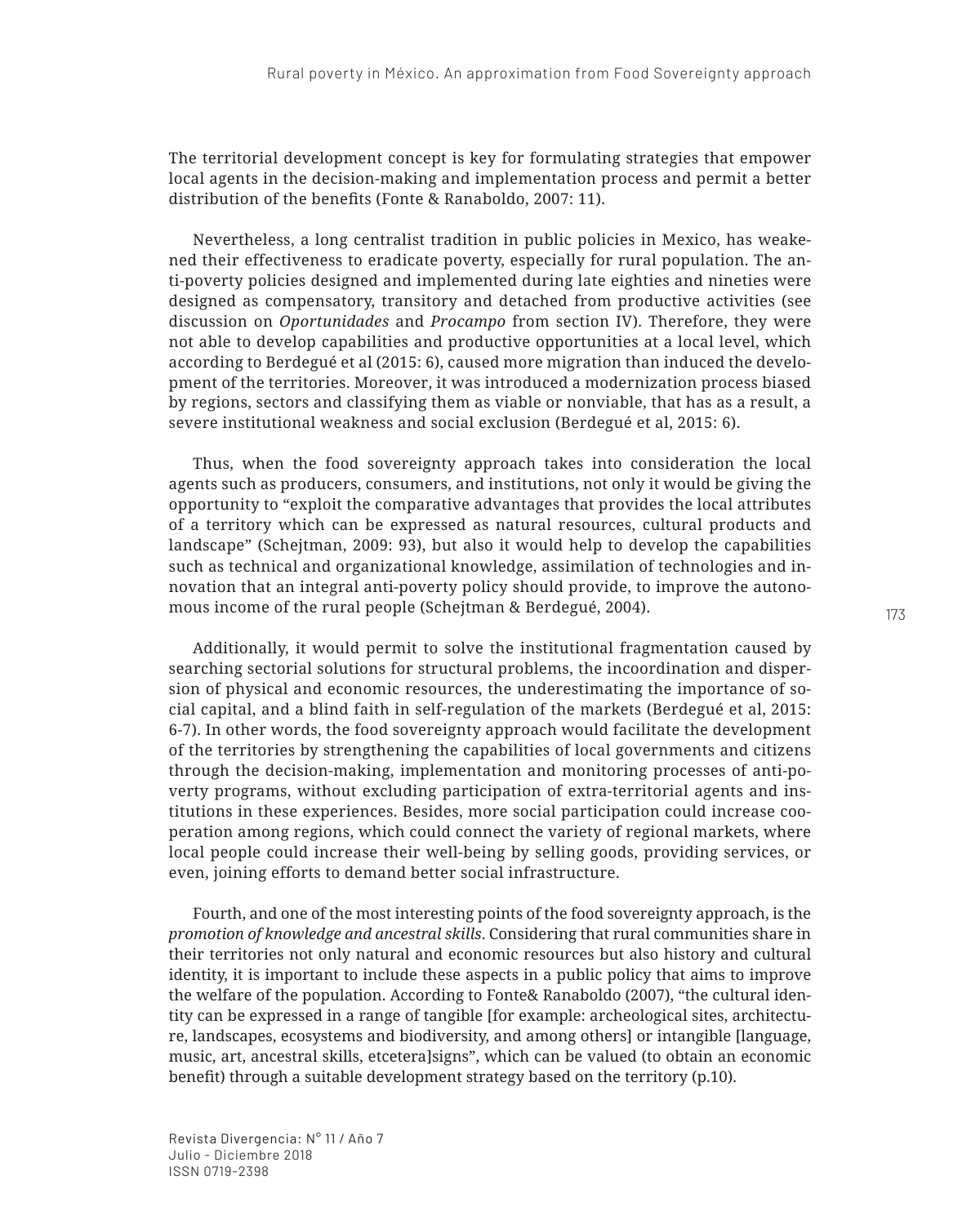Fonte & Ranaboldo (2007) explain that the valorization of the cultural identity is an economic process that can be easily adapted to poor and marginal territories, for at least two reasons: 1) because these territories still preserve their cultural identities due to the practically zero impact of industrialization and globalization processes; and 2) because these experiences are more suitable for rural communities due to their characteristics (p.10). This adaptation process could imply not only the conservation of the knowledge or ancestral skills, but also an alternative to generate incomes that help to eradicate poverty in the regions.

Thus, the empirical evidence<sup>23</sup> associated to this kind of development demonstrates, that the package of services and products are defined and executed by the communities themselves, and the promotion and [often] funding are made by public-private partnerships. The added value that offer this kind of [economic] activity lies in its originality (they are exclusive or very difficult to reproduce), its quality(because they are linked to the communities), and its opportunity to generate non-agricultural employment, improve and diversification of capabilities and local knowledge (Fonte & Ranaboldo, 2007: 13).

Therefore, the promotion of knowledge and ancestral skills are key elements for the designing of a more inclusive and sustainable anti-poverty strategy, which also respects the variety of values and beliefs, and creates opportunities to take advantage of these elements and translate them into economic resources.

## b) Main obstacles of Food Sovereignty approach

During the content of this document was discussed the possibility of the food sovereignty to complement, or even, as an alternative approach to eradicate the urban bias in anti-poverty strategies. It has analyzed the usefulness of the key elements of this approach, starting from the deficiencies and weaknesses that public policies for countryside have shown in the last decades<sup>24</sup>. However, while it is true that food sovereignty might be useful for improving the well-being of rural populations in the long term, it is also true that has to face some difficulties over the road for achieving its purposes.

For instance, it is highly probable that despite some improvements with the institutional coordination, some bureaucratic inertia would be still present during the process, at least in the beginning of the implementation stage. Nevertheless, the real participation of local population during implementation and monitoring stages could help

<sup>23</sup> Some of the most famous examples are: the indigenous craftswomen from Jalk'a de Sucre in Bolivia; the cuisine, the landscape and the architecture of the peasants from the Isla Grande de Chiloé in southern Chile, the Guelaguetza in Oaxaca in southern Mexico, among others. These and other documented experiences can be found in the webpage of the Rural Territorial Development with Cultural Identity (RTD-CI) project from RIMISP - Latin American Center for Rural Development, available at http://rimisp.org/proyecto/desarrollo-territorial-rural-con-identidad-cultural/

<sup>24</sup> See previous discussion in section IV.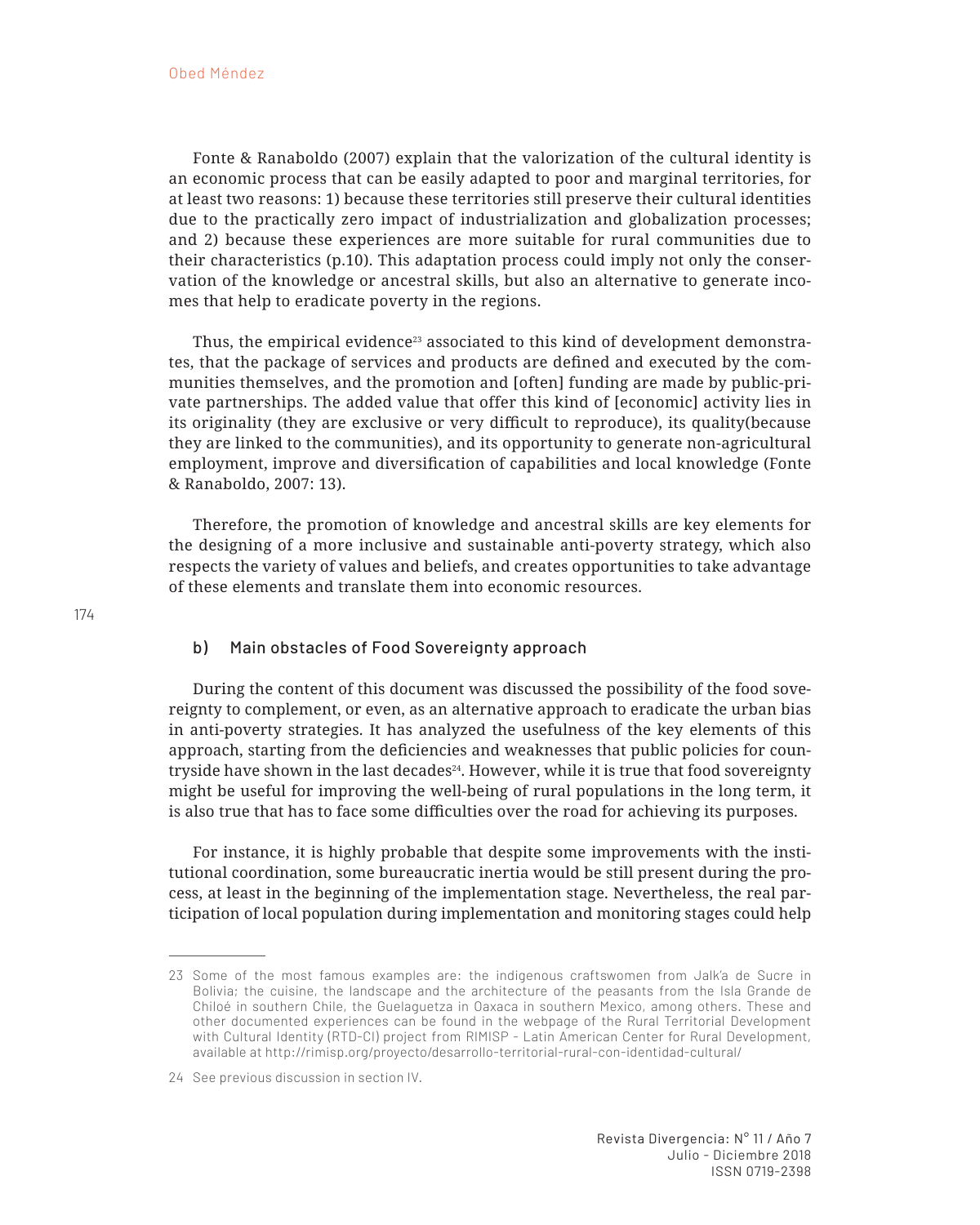to improve the coordination gradually until reduce it at its minimum. Also, it would be necessary to train the civil servants and try to involve them in different process like the design of implementation in order to inculcate them a real commitment with the development of the communities.

Other example of the difficulties that could face an anti-poverty policy based on the food sovereignty approach is the fact that incorporating democratic processes during different stages of the strategies such as planning or design, could increase the costs (economic and human) of the program, making it not only more expensive, but also slow.

Although it is desirable more local participation (agents and institutions) to improve the governance itself, it is also necessary to find the best way to expedite the processes, avoid distorting them and reduce the operation costs. Additionally, it is important to take into consideration that this approach is thought as a medium and long-term strategy, in order to be able to correct and refine it over time.

Consequently, if these obstacles are effectively overcome, the food sovereignty approach can be a perfect amalgam to complement mainstream anti-poverty policies with more inclusive approaches that consider the wide range of particularities of Mexican rural livelihoods. In other words, this approach would help to reduce the urban bias in poverty alleviation programs by recognizing the realities of the territories.

### **CONCLUSIONS**

The debate on how poverty is defined and measured seems to continue in force. There have been several contributions to the terminology that helped, to some extent, to establish some general characteristics of the concept. For instance, poverty is now closely related to the lack of opportunities and poor capabilities to generate autonomous income, including an equal access to markets and financial services such as credit, and the relative poor capacity of states to ensure the satisfaction of basic needs.

The importance on this definition is due to its use for designing and implementing public policies for poverty alleviation. That is to say, it is used the theory in the daily life. In this sense, the main efforts have been driven to provide poor people the appropriate tools for enhancing their agency capabilities to demand better public policies, that is to say by empowering them.

It was widely believed that an adequate provision of basic services such as education, health and nutrition, would permit poor people to establish a basic floor of capabilities in order to perform completely their citizenship, however,despite some of these social indicators improved, mainly in urban areas, the levels of poverty reduction remained stagnant in rural societies.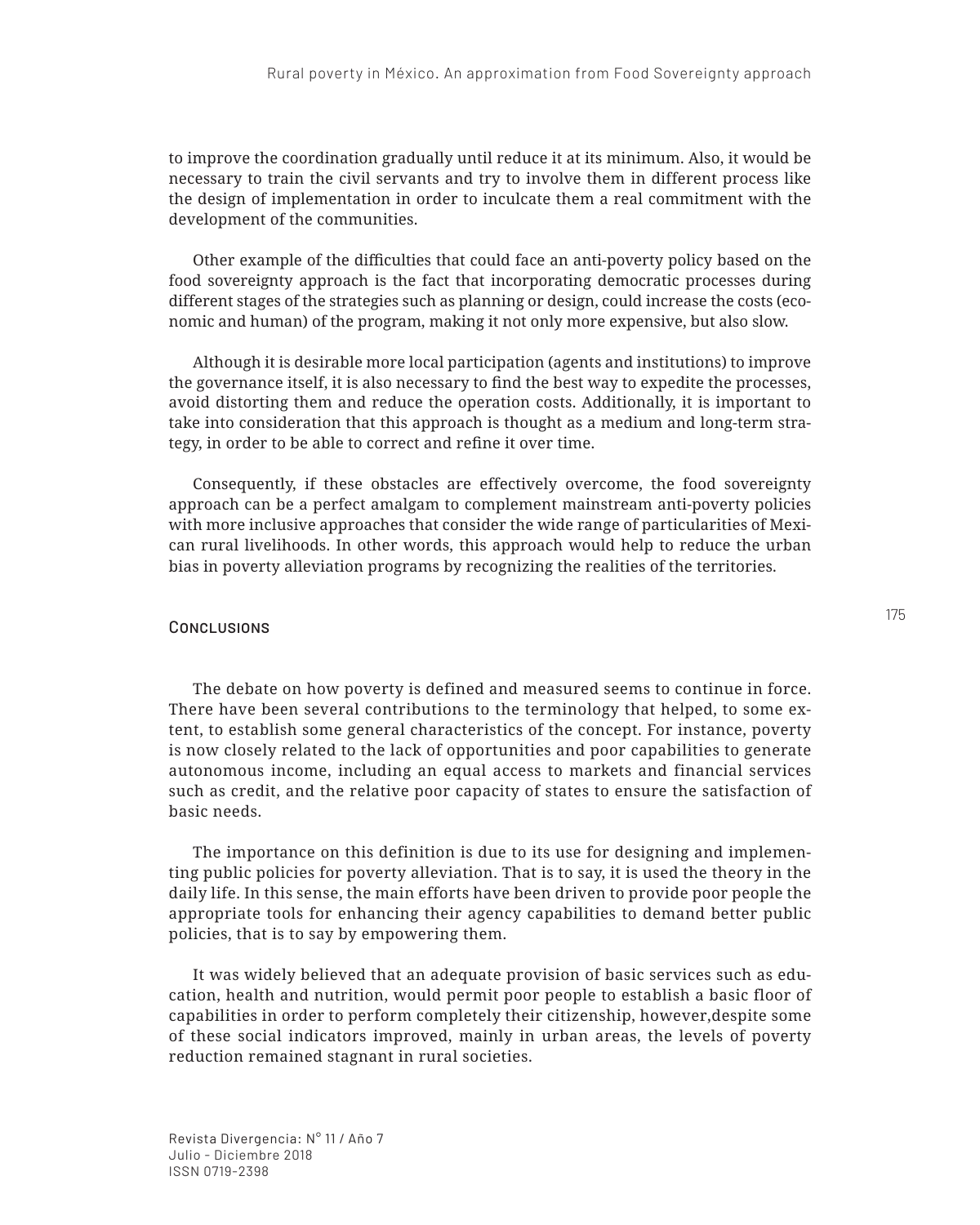As an evidence of this fact, some international organizations for development have provided information that shows that despite the reduction in the number of poor people during the period of 1990 – 2010 through the world, there are still 1,200 million people living in poverty, and about 75 percent of these people (around 900 million people) live in rural areas (FAO, 2014). Showing clearly that anti-poverty programs have not been sufficient to address poverty in rural populations. Moreover, when the Mexican case was analyzed, it was found that the prevalence of poverty in rural societies is still high. For example, the last multidimensional measurement of poverty (2014) showed that more than 60 percent of the rural population live under poverty (discussed in section III, a). This fact is also replicable when the income approach is used, this method showed that the levels of poverty have stagnated in rural populations for more than 20 years, that is to say that at the beginning of the period (1992) 34 percent of rural people were not able to acquire the basic food basket (food poverty), 44.1 percent did not have sufficient income to acquire the food basket and invest in their health and education (capabilities poverty), and 66.5 percent suffered from income insufficiency to buy the food basket, and make the necessary expenditures in health, education, clothing, housing, and transportation (asset poverty). While at the end of the period (2012) these poverty lines were practically in the same levels: 30.9 percent of the people still lived with food poverty, 40.2 percent suffered from capabilities poverty, and 63.6 percent of rural population suffered from asset poverty (discussed in section III, b).

These levels have remained since nineties, when two of the main programs for addressing rural poverty were launched in Mexico. Oportunidades and Procampo, have been, however, extremely important to prevent that more people widen poverty numbers during this period, but insufficient to address rural poverty and, in some cases, they caused more inequality and social exclusion (discussed in section IV).

For instance, Oportunidades helped to increase the nutrition, education and health levels by implementing a conditional cash transfer approach where beneficiaries had to attend health workshops and take their children to school and medical appointments, regularly. This program, however, was responsible for some social exclusion and fragmentation among communities due to its target method and selection, where the process was obscure and it was not considered the realities of the rural context, according to some studies. Besides, some experts have argued that other of its weaknesses lies in the fact that does not provide a short-run solution, which could help to face the vulnerabilities of the beneficiaries' families in the present, while they wait to capitalize the investment in their future generations.

Procampo, on its part, has been considered one of the less regressive programs for increase production capabilities in rural Mexico. This fact is due to its wide coverage (2.7 million beneficiaries). Procampo benefited producers who had never been benefited from programs previous to liberalization of the Mexican economy. Nevertheless, this program increased the inequality gap (between industrial producers and small-scale farmers and between the Northern and Southern regions), and it did not permit the transition from traditional grains to higher-value products.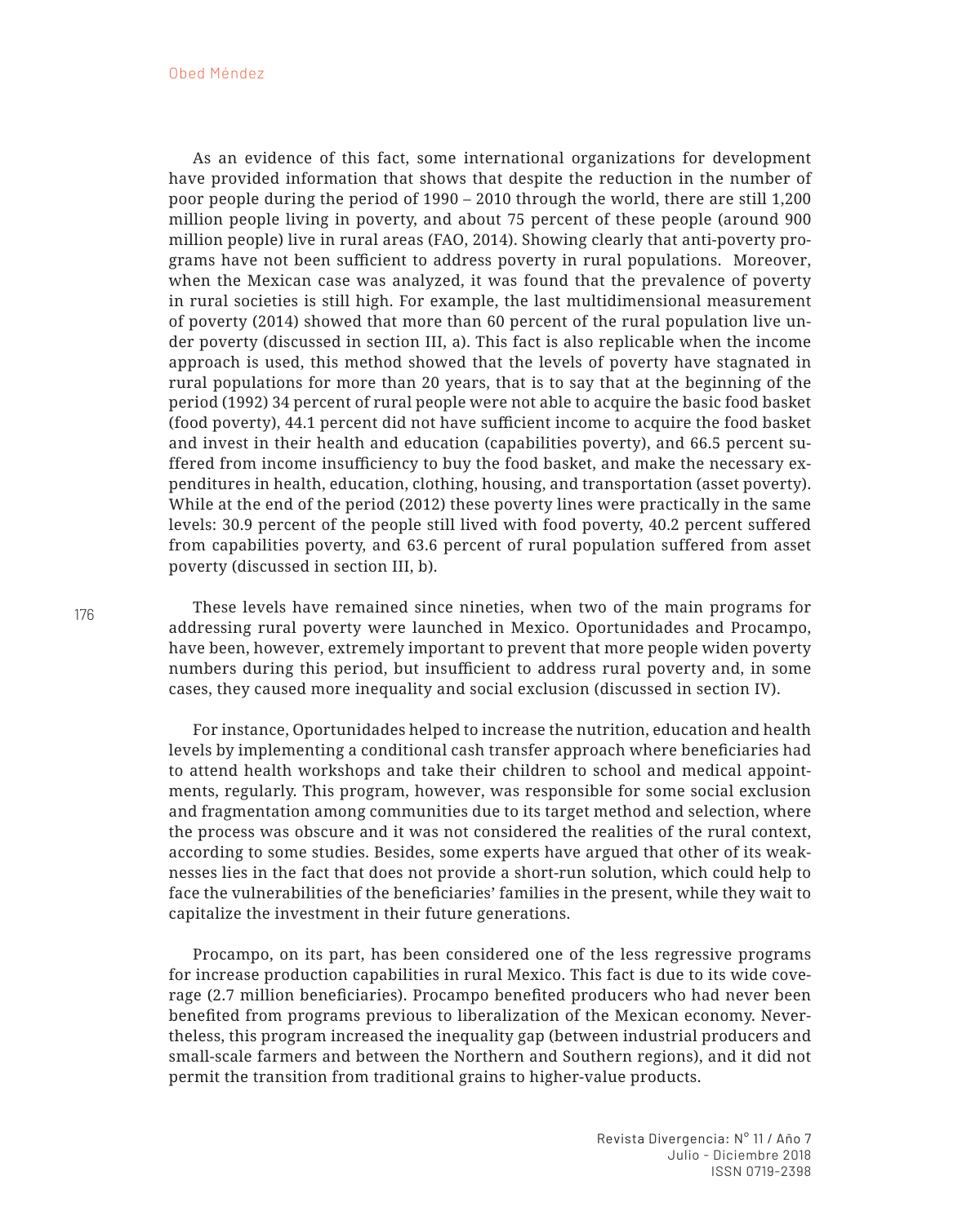Moreover, other of the main critics to social and productive programs has been the fact that they have been disconnected between each other. In fact, some authors argue that bad decisions on public policies for farmers and small producers have been the cornerstone of the rural poverty in Mexico (Berdegué, et al, 2015), and that the anti poverty policies have not been connected with productive activities, which has hampered the synergies between human capital and autonomous income generation. Therefore, if this connection is fixed, it would signify an investment both in short-and long- runs.

Consequently, this situation (failure of the pro-poor policies) made evident the necessity for developing a new approach that not only considers the necessity of this complementarity between social and economic sectors, but also takes into consideration the particularities of rural societies, as food sovereignty approach suggests.

In this sense, the food sovereignty approach was a result of a wide social mobilization as a result of the disagreement with mainstream methods of food production. According to its authors (La via Campesina), this approach offers a feasible perspective to design more inclusive policies for rural populations, due to its nature.In other words, the main goal of the food sovereignty is to achieve dignity and social justice not only in agricultural policy-making but also in the entire production chain through respect, organization and deliberation. Its utility in the fight against poverty lies in its six fundamental pillars: a) It focuses on food for people. b) Supports sustainable livelihoods. c) Compatible with the nature. d) Localize food systems. e) put the control locally. f) Promotes knowledge and ancestral skills. Therefore, an anti-poverty strategy based on this approach could work as amalgam between productive and social sectors, in which not only would improve human capabilities of beneficiaries, but also their productive skills.

Therefore, the food sovereignty approach might provide a complementary longterm strategy to address poverty in rural areas due to its inclusive nature, respect for the environment and economic fairness. Nevertheless, there are some limitations that this approach should resolve in order to be effective: a) the uncoordinated bureaucratic structures, which weaken the actions of public policy in general, and b) an excessive deliberative process which could increase the costs of the strategy.

### Bibliografía

- *·* Berdegué, Julio A., Gerardo Franco, Gustavo Gordillo, Héctor Robles, John Scott, Isidro Soloaga, Carlos Toledo y Antonio Yúnez-Naude (2015). *Territorios Productivos: un programa articulador para reducir la pobreza rural a través del incremento de la productividad, la producción y los ingresos*. Rimisp
- *·* Broca, S., (2002). *Food Insecurity, Poverty and Agriculture: a concept paper*. Rome, Italy: Agricultural and Development Economics Division, Economic and Social Department, FAO.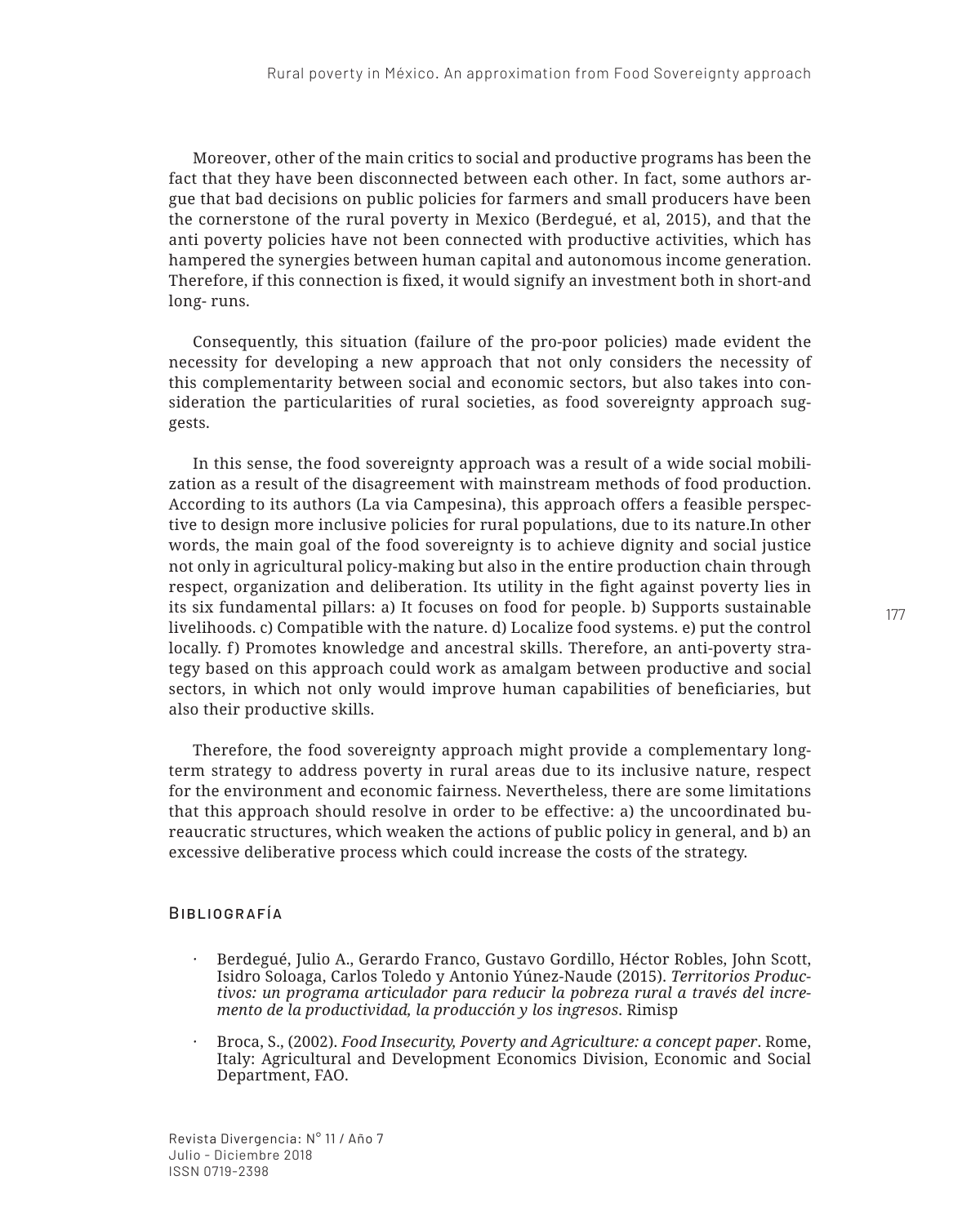- *·* CONEVAL, (n/d). *¿Cómo se logró construer la medición de pobreza del coneval?* [Online]. Available at: http://www.coneval.org.mx/Medicion/MP/Documents/ Como\_logro\_construir\_la\_medicion\_de\_Coneval%20(1).pdf
- *·* CONEVAL, (2014). *Metodología para la medición multidimensional de la pobreza en México.* (Segunda Edición). México, DF: CONEVAL.
- *·* CONEVAL, (2015). *Medición de la pobreza en México y en las Entidades Federativas 2014*. México: Consejo Nacional de Evaluación de la Política de Desarrollo Social.
- *·* CONEVAL, (2016). *Medición de la Pobreza. Glosario*. [Online] Available at: http:// www.coneval.org.mx/Medicion/Paginas/Glosario.aspx
- *·* Committee on Economic, Social and Cultural Rights, (1999). *Substantive issues arising in the implementation of the international covenant on economic, social and cultural rights: General Comment No. 12 (Twentieth session, 1999): The right to Adequate Food (Art. 11)*. Geneva: United Nations. [Online] Available at http:// www.fao.org/fileadmin/templates/righttofood/documents/RTF\_publications/EN/ General\_Comment\_12\_EN.pdf
- *·* Cordera, Rolando (Coord.), (2012). *México ante la Crisis: Hacia un nuevo curso de desarrollo. Lineamientos de política para el crecimiento sustentable y la protección social*. México: IETD.
- *·* Dasgupta, Partha, (1995). *The commodity basis of well-being. An inquiry into Well-Being and Destitution.* Oxford University Press.
- *·* DOF, (1994). *Decreto que regula el Programa de Apoyos Directos al Campo denominado PROCAMPO*. 25/07/1994
- *·* DOF, (2004) *Ley General de Desarrollo Social*. 20/01/2004
- *·* DOF, (2007). *Decreto por el que se aprueba el Plan Nacional de Desarrollo 2007- 2012*. 31/05/2007.
- *·* DOF, (2014). *Acuerdo por el que se emiten las Reglas de Operación de PROSPERA Programa de Inclusión Social, para el ejercicio fiscal 2015*. 30/12/2014
- *·* DOF, (2014a). *Decreto por el que se crea la Coordinación Nacional de PROSPERA Programa de Inclusión Social*, 05/09/2014.
- *·* Faiguenbaum, Sergio, César Ortega y Fernando Soto Baquero, (2013). *Pobreza rural y políticas públicas en América Latina y el Caribe*. Santiago, Chile: FAO
- *·* FAO, (1996). *Declaración de Roma sobre la Seguridad Alimentaria Mundial*. Cumbre Mundial sobre la Alimentación, 13 al 16 de noviembre. Roma
- *·* FAO, (2005). *Estudio de Tendencias y Perspectivas del Sector Forestal en América Latina*. Informe Subregional Centroamérica y México. Roma: Departamento Forestal de las Naciones Unidas para la Agricultura y la Alimentación.
- *·* FAO, (2006). *Food Security*. Policy brief. Rome, Italy: FAO. Issue 2, June
- *·* FAO, (2008). *An introduction to the Basic Concepts of Food Security*. Food Security Information for Action. Practical Guides. EC – FAO Food Security Program. [Online] Available at: http://www.fao.org/docrep/013/al936e/al936e00.pdf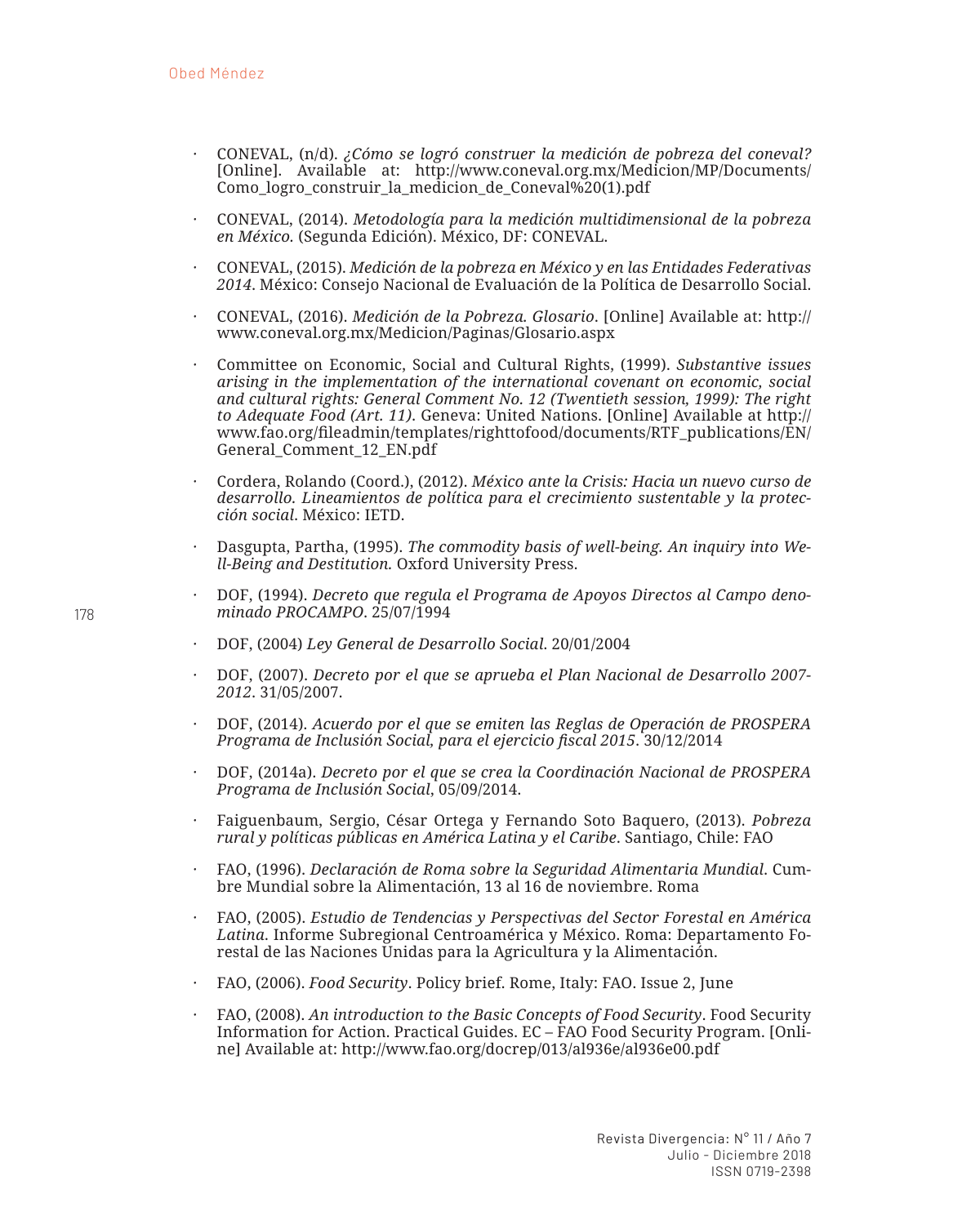- *·* FAO, (2011). *La seguridad alimentaria: información para la toma de decisiones*. Programa CE-FAO [Online] Available at: http://www.fao.org/docrep/014/al936s/ al936s00.pdf
- *·* FAO, (2012). *Marco estratégico de Mediano Plazo de cooperación de la FAO en Agricultura Familiar en América Latina y el Caribe 2012-2015*. Buenos Aires, Argentina: FAO.
- *·* FAO, (2014). *Objetivo Estratégico de la FAO: reducir la pobreza rural*. Rome, Italy: Food and Agriculture Organization of United Nations [Online]. Available at http:// www.fao.org/3/a-i3872s.pdf
- *·* FAO. (2015). *Food Balance Sheets. Statistics Division*. [Online] Available at http:// faostat3.fao.org/browse/FB/FBS/E
- *·* FAO, IFAD and WFP, (2015). *The State of Food Insecurity in the World. Meeting the 2015 international hunger targets: taking stock of uneven progress*. Rome, FAO.
- *·* FIDA, (2010). *Informe sobre la pobreza rural 2011. Sinopsis*. Roma: Fondo Internacional de Desarrollo Agrícola.
- *·* Fischer, Frank, (1993). *Citizen participation and the democratization of policy expertise: from theoretical inquiry to practical cases*. Policy Sciences, Vol. 26, No. 3 Democracy and the Policy Sciencies, pp. 165-187.
- *·* Fonte, M., y C. Ranaboldo (2007). Desarrollo rural, territorios e identidades culturales. Perspectivas desde América Latina y la Unión Europea. En *Revista Ópera. Observatorio de políticas, ejecución y resultados de la administración pública*. Bogotá: Centro de Investigación de Proyectos Especiales de la Universidad Externado de Colombia (CIPE), número 7.
- *·* Fox, Jonathan (1992). *The politics of food in Mexico. State power and social mobilization*. Ithaca and London: Cornell University Press.
- *·* Fox, Jonathan, and Libby Haigth, (2010). *Subsidios para la desigualdad. Las políticas del maíz en México a partir del libre comercio*. Woodrow Wilson International Center for Scholars, Centro de Investigagión y Docencia Económicas and University of California, Santa Cruz.
- *·* Gordillo, Gordillo. (2011). *El Campo*. México: Escuela de Administración Pública de la Ciudad de México.
- *·* Gordillo, Gordillo, 2012. *Una política alimentaria para tiempos de crisis*, en El Trimestre Económico Vol. LXXIX (3); México, D.F.; Fondo de Cultura Económica, Julio-Septiembre.
- *·* Gordillo, Gordillo. (2013) *Food Security and Sovereignty(Base document for discussion)*. Rome: FAO.
- *·* Gordillo, G., O. Méndez and S. Ruy Sánchez, (2016). *Strengthening coherence between agriculture and social protection*. México country case study report. Rome: FAO.
- *·* Handa, Sudhanshu y Benjamin Davis, (2006). The experience of conditional cash transfers in Latin America and the Caribbean, in *Development Policy Review*, 24 (5): 513-536.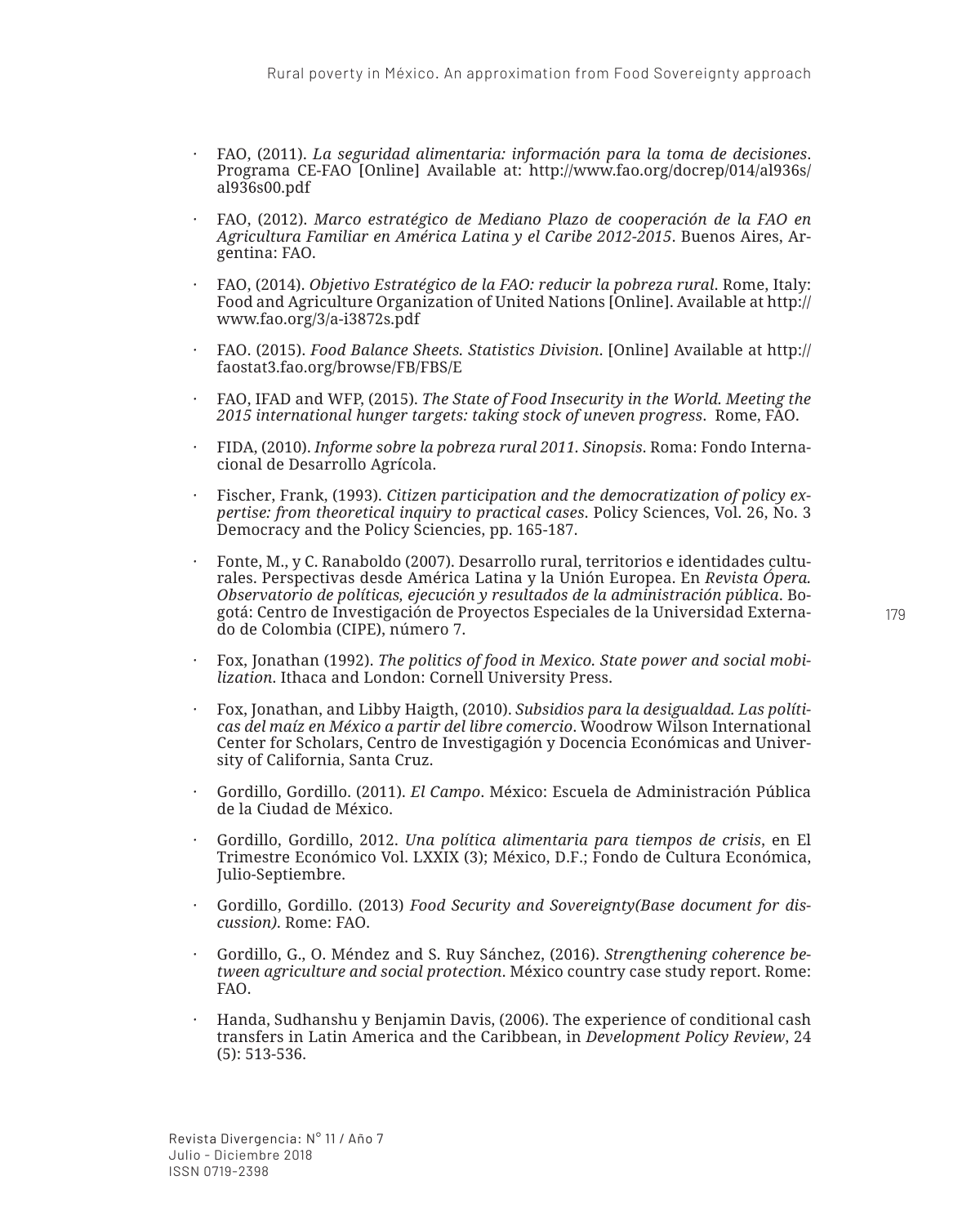- *·* Hoddinott, John, E. Skoufias, and R. Washburn, (2000). *The impact of Progresa on consumption: a final report*. Washington, DC: International Food Policy Research Institute.
- *·* Hoddinott, John. and Skoufias, Emmanuel. (2004). *The impact of Progresa on food consumption*, FCND Discussion Paper No. 150, Washington, DC: IFPRI.
- *·* INEGI, (2010). *Censo Nacional de Población y Vivienda, 2010*. México: Instituto Nacional de Estadística y Geografía.
- *·* INEGI, (2010a). *Volumen y Crecimiento. Población total según tamaño de localidad para cada entidad federativa, 2000, 2005 y 2010.* [Online] Available at: http:// www3.inegi.org.mx/sistemas/sisept/Default.aspx?t=mdemo13&s=est&c=17503
- *·* International Labour Organization, (2004). Conceptualizing People's Security from International Labour Organization, *Economic Security for a Better World*. Geneva: International Labour Office, pp. 3-17.
- *·* INSP, (2008). *Encuesta Nacional de Abasto, Alimentación y Estado Nutricio en el Medio Rural (ENAAEN) 2008*. México.
- *·* Kliksberg, B. (2015). *Aprendizajes sobre la pobreza latinoamericana*. Revista Humanum, PNUD-Área de reducción de pobreza, ODM y desarrollo humano. [Online] Available at: http://www.revistahumanum.org/blog/aprendizajes-sobre-la-pobreza-latinoamericana/
- *·* La Via Campesina, (2008). *Policy Documents*. 5th Conference, Mozambique, 16th to 23rd, October [Online]. Available at: www.laviacampesina.org
- *·* La Via Campesina, (2015). *Annual report 2014*. Harare, Zimbabwe: La Via Campesina. [Online]. Available at : www.laviacampesina.org
- *·* Levy, Santiago, (2006). *Progress against Poverty: sustaining Mexico's Progresa-Oportunidades Program*. Washington DC, Brookings Institution Press.
- *·* Levy, Santiago. (2007) *Progress against poverty: sustaining Mexico's Progresa-Oportunidades program*. Washington, D.C.: Brookings Institution Press.
- *·* Merino, Leticia, (2011). Una Propuesta para el Campo Forestal en México, in Gustavo Gordillo (coord.) *El Campo*. México: Escuela de Administración Pública de la Ciudad de México.
- *·* Molyneux, M., (2006) Mothers at the Service of the Anti-Poverty Agenda, *Social Policy and Administration*, Vol. 40, No.4, August.
- *·* Nyéléni, (2007). *Forum for Food Sovereignty*. [Online]. Available at: http://nyeleni. org/spip.php?article334
- *·* Oxfam, (2014). *Working for the few. Political capture and economic inequality*. Briefing Paper 178 [Online]. Available at: https://www.oxfam.org/sites/ www.oxfam.org/files/bp-working-for-few-political-capture-economic-inequality-200114-summ-en.pdf
- *·* Rello, F. (2001). *Instituciones y pobreza rurales en México y Centroamérica*. México: CEPAL-SERIE Estudios y perspectivas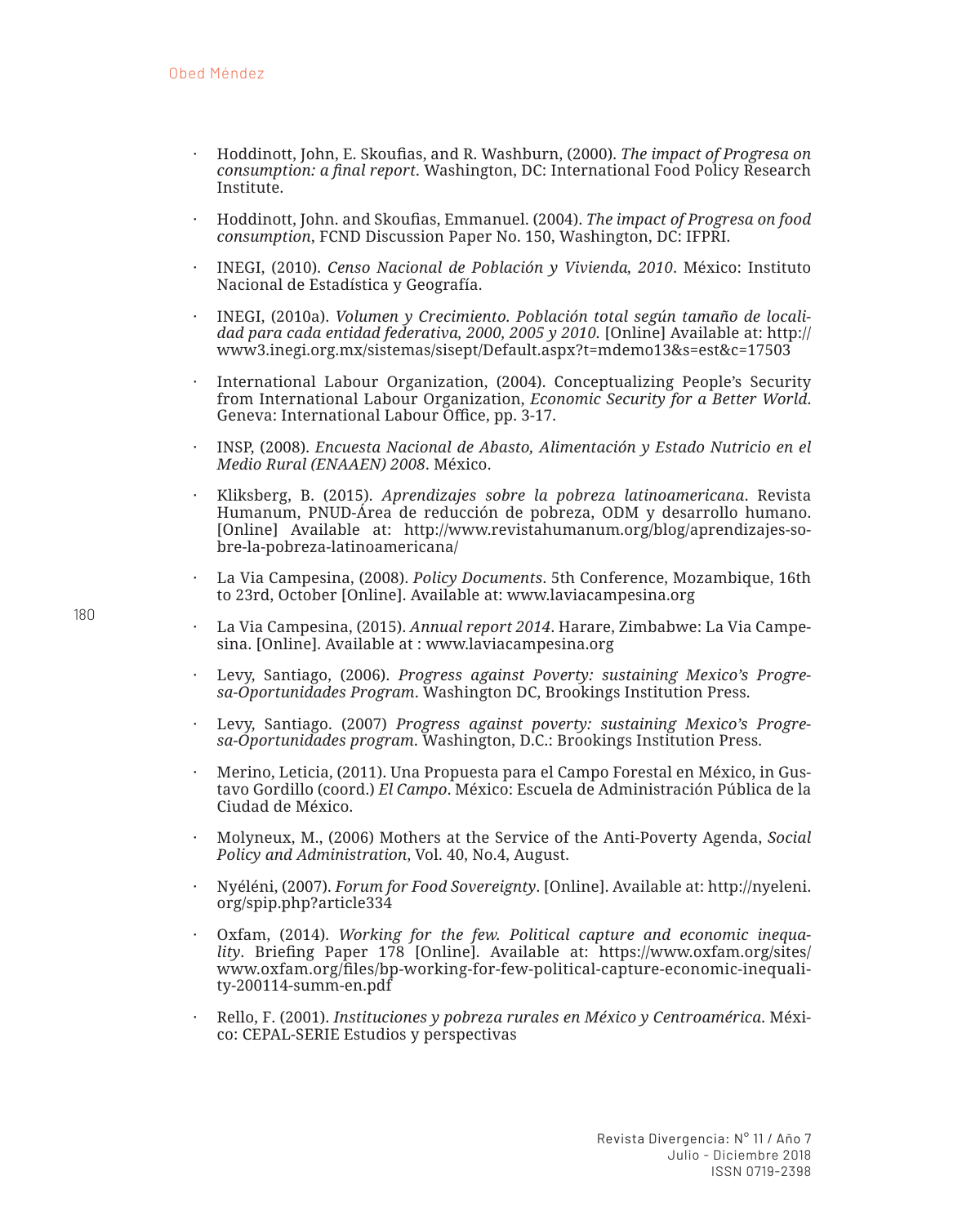- *·* Robles, H., (2012). *Presupuestos para la Agricultura Familiar y Campesina*; México: OXFAM
- *·* Robles, H., (2014). *Ejercicio del presupuesto 2011 del Programa Especial Recurrente para el Desarrollo Rural*. Subsidios al Campo en México. [Online]. Available at: www.subsidiosalcampo.org.mx
- *·* Sadoulet, Elisabeth, Alain De Janvry y Benjamin Davis (2001). *Cash transfer programs with income multipliers: PROCAMPO in Mexico*. FCND Working paper No. 99. Washington, D.C.: International Food Policy and Nutrition Division *World development* (6)29: 1043-1056.
- *·* Schejtman, A. (2009). Analizando el desarrollo territorial rural a partir de los estudios de caso. En RANABOLDO, Claudia y Alexander, SCHEJTMAN (editores). *El valor del patrimonio cultural. Territorios rurales, experiencias y proyecciones latinoamericanas*. Lima: Territorios con Identidad Cultural, Centro Latinoamericano para el Desarrollo Rural (RIMISP), Instituto de Estudios Peruanos (IEP).
- *·* Schejtman A., y J. Berdegué, (2004). *Desarrollo Territorial Rural*. Chile: RIMISP
- *·* Schneider, S. (2009). A Pluriatividade na Agricultura Familiar. Porto Alegre, Brasil: Editora UFRGS.
- *·* Scott, John, (2010). Subsidios agrícolas en México: ¿quién gana, y cuánto? en Jonathan Fox y Libby Haight (coords.), *Subsidios para la desigualdad. Las políticas públicas del maíz en México a partir del libre comercio*. Woodrow Wilson International Center for Scholars, UC, Santa Clara y CIDE.
- *·* Semarnat, (2006). *La gestión ambiental en México*. México: SEMARNAT.
- *·* Skoufias, Emmanuel, (2005). *Progresa and its impact on the welfare of rural households in Mexico*. Research Report 139. Washington DC: International Food Policy Research Institute.
- *·* Soto Baquero, F., M.R. Fazzone y C. Falconi (Eds). (2007). *Políticas para la agricultura familiar en América Latina y el Caribe*. Santiago, Chile: FAO, BID.
- *·* UN, (1966). *International Covenant on Economic, Social and Cultural Rights*. [Online] Available at http://www.ohchr.org/EN/ProfessionalInterest/Pages/CESCR.aspx
- *·* UN, (2016). *Universal Declaration of Human Rights*. [Online] Available at http:// www.un.org/es/documents/udhr/
- *·* UNDP, (1999). *Human Development Report 1999*. New York: Oxford University Press.
- *·* UNDP, (2004), *Pro-Poor Growth: Concepts and Measurement with Country Case Studies*, Working Paper No 1. Brasili, Brazil: International Poverty Centre, United Nations Development Programme.
- *·* Universidad Autónoma de Chiapas, (2012). *Meta Evaluación 2007-2012 del Programa de Desarrollo Humano Oportunidades: Informe Final*. Secretaría de Desarrollo Social (SEDESOL), Tuxtla Gutiérrez, Chiapas, México.
- *·* World Bank, (2008). *World Development Report 2008. Agriculture for development*. Washington, DC: The international Bank for Reconstruction and Development / World Bank.